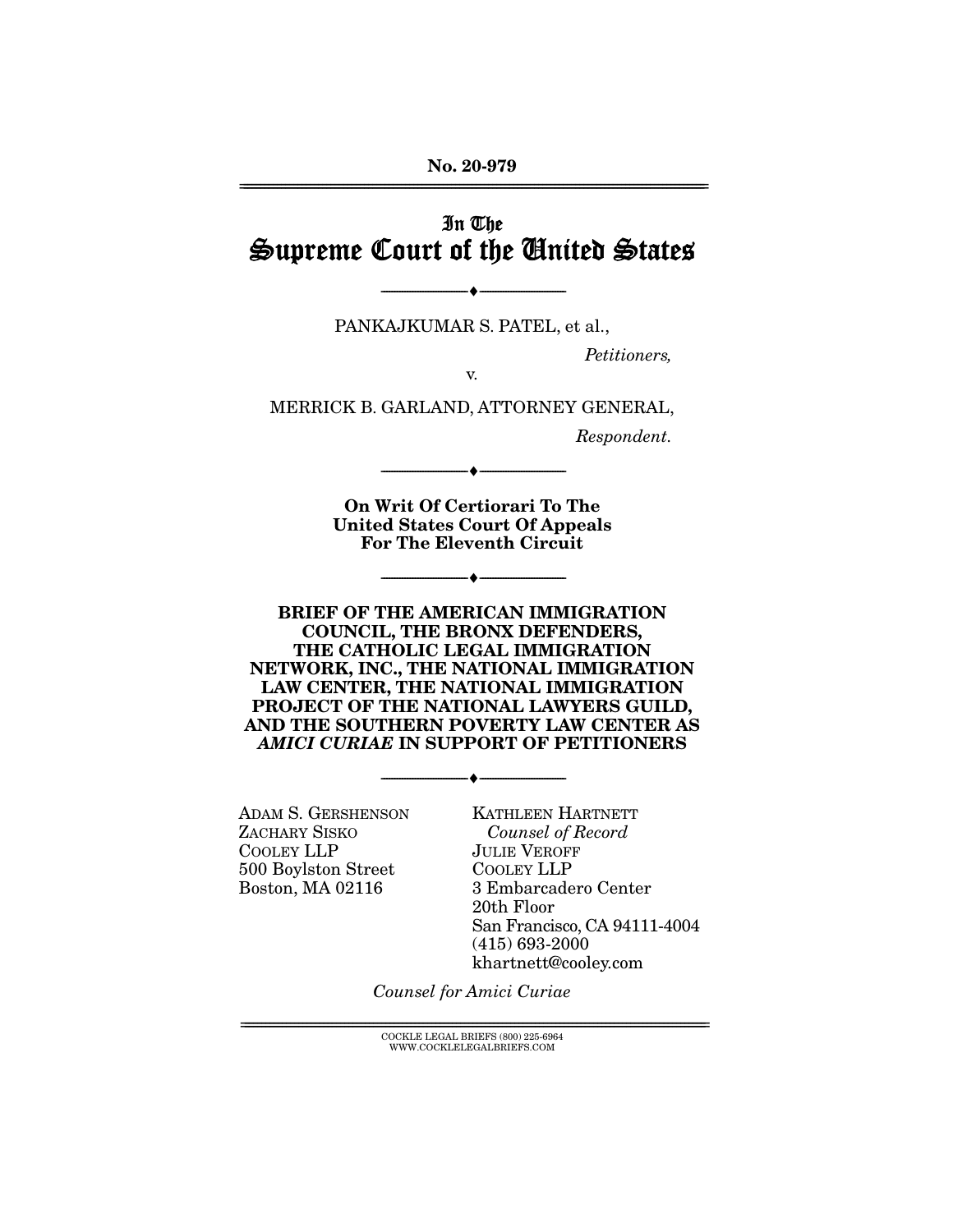# TABLE OF CONTENTS

| STATEMENT OF INTEREST                                                                                                                                                                | 1    |
|--------------------------------------------------------------------------------------------------------------------------------------------------------------------------------------|------|
| INTRODUCTION AND SUMMARY OF ARGU-                                                                                                                                                    | 4    |
|                                                                                                                                                                                      | 9    |
|                                                                                                                                                                                      | 14   |
| I.<br>The Eleventh Circuit's Interpretation of<br>Section $1252(a)(2)(B)(i)$ Erroneously Condi-<br>tions the Availability of Judicial Review<br>on the Executive's Charging Decision | 15   |
| II. The Eleventh Circuit's Interpretation Is<br>Contrary to the Will of Congress and<br>Improper Under Kucana v. Holder                                                              | - 20 |
| The Eleventh Circuit's Interpretation<br>HI.<br>Subjects Noncitizens Facing Removal to<br>an Unfair and Arbitrary Regime, Contrary                                                   |      |
|                                                                                                                                                                                      | 24   |
|                                                                                                                                                                                      | 30   |

i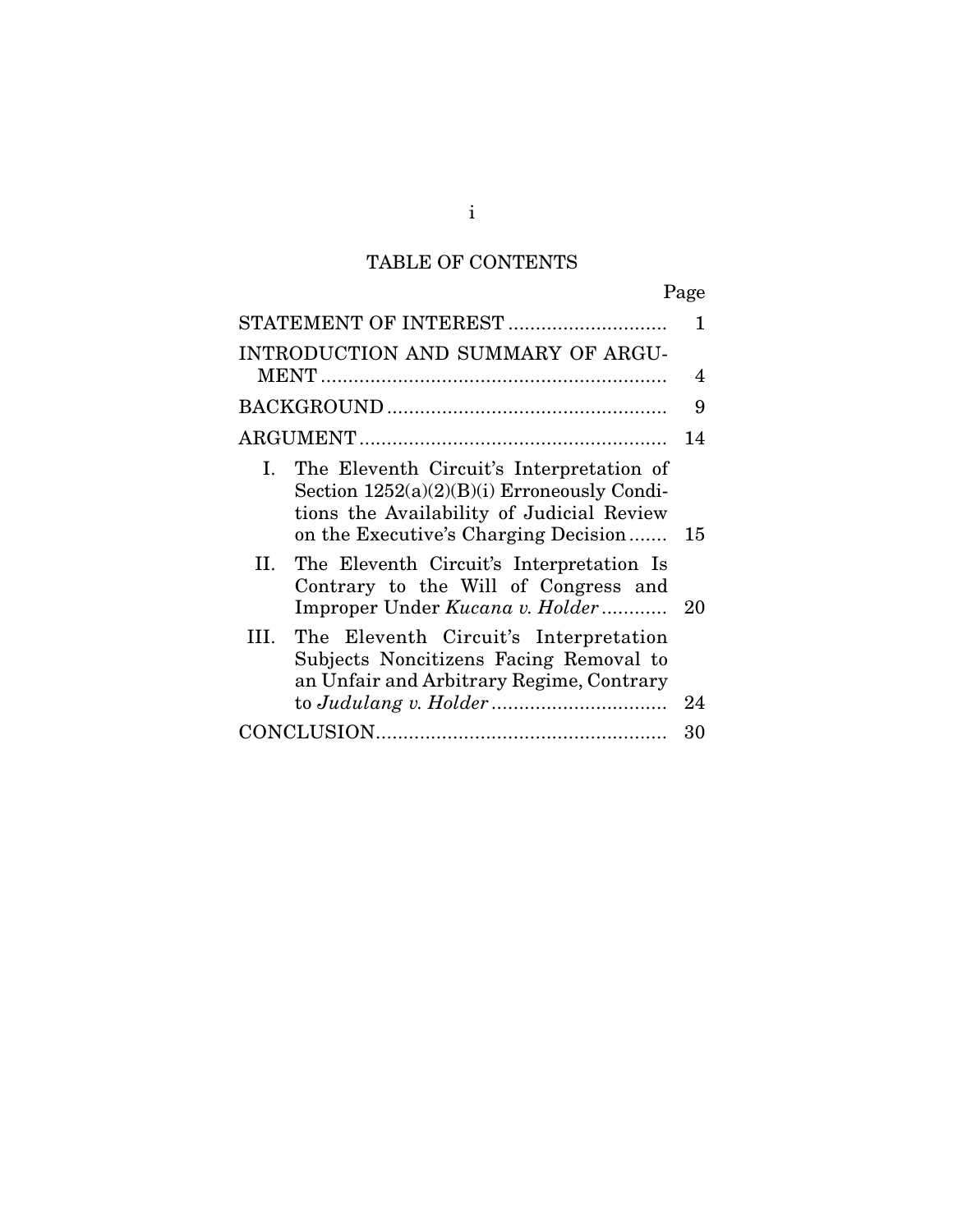## TABLE OF AUTHORITIES

Page

# **CASES**

| Barton v. Barr, 140 S. Ct. 1442 (2020) 19             |
|-------------------------------------------------------|
|                                                       |
| Delgadillo v. Carmichael, 332 U.S. 388 (1947)29       |
| Di Pasquale v. Karnuth, 158 F.2d 878 (2d Cir.         |
| Godfrey v. Lynch, 811 F.3d 1013 (8th Cir. 2016) 20    |
| Guerrero-Lasprilla v. Barr, 140 S.Ct. 1062            |
| Hosseini v. Johnson, 826 F.3d 354 (6th Cir.           |
| INS v. Cardoza-Fonseca, 480 U.S. 421 (1987)21, 29     |
| Judulang v. Holder, 565 U.S. 42 (2011) passim         |
| Kucana v. Holder, 558 U.S. 233 (2010) passim          |
| Lee v. USCIS, 592 F.3d 612 (4th Cir. 2010)15          |
| Make the Rd. New York v. Wolf, 962 F.3d 612           |
| Matovski v. Gonzales, 492 F.3d 722 (6th Cir.          |
| Reno v. American-Arab Anti-Discrimination             |
| Romero v. Garland, 7 F.4th 838 (9th Cir. 2021) 19, 20 |
| Shalala v. Illinois Council on Long Term Care,        |
| Singh v. Gonzales, 413 F.3d 156 (1st Cir. 2005)15     |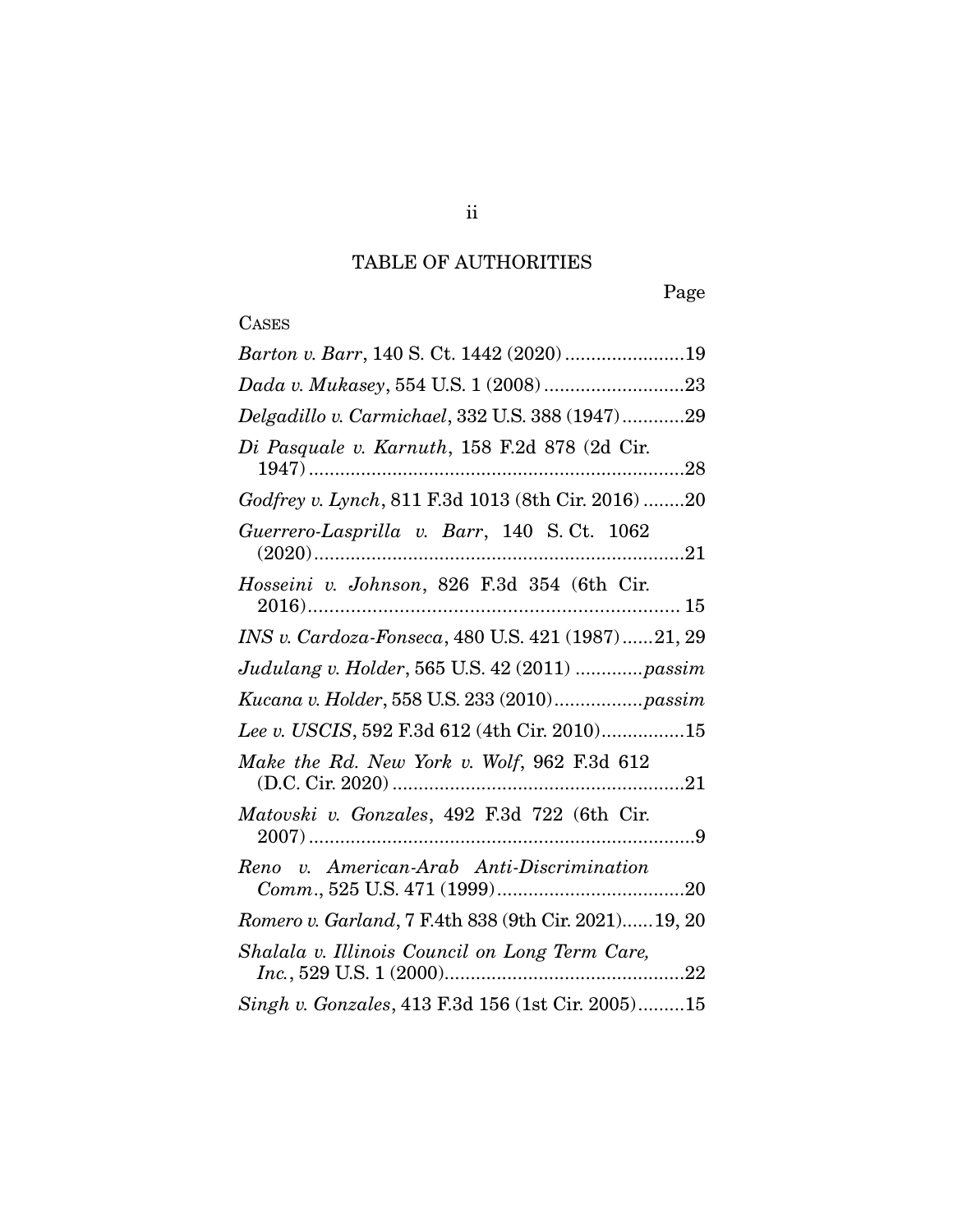## TABLE OF AUTHORITIES—Continued

# Page

## **STATUTES**

| 8 U.S.C. § 1182(a)(6)(C)(ii) 12, 13, 17, 18, 19 |  |
|-------------------------------------------------|--|
|                                                 |  |
|                                                 |  |
|                                                 |  |
|                                                 |  |
|                                                 |  |
|                                                 |  |
|                                                 |  |
|                                                 |  |
|                                                 |  |
|                                                 |  |
|                                                 |  |
|                                                 |  |
|                                                 |  |
|                                                 |  |
|                                                 |  |
|                                                 |  |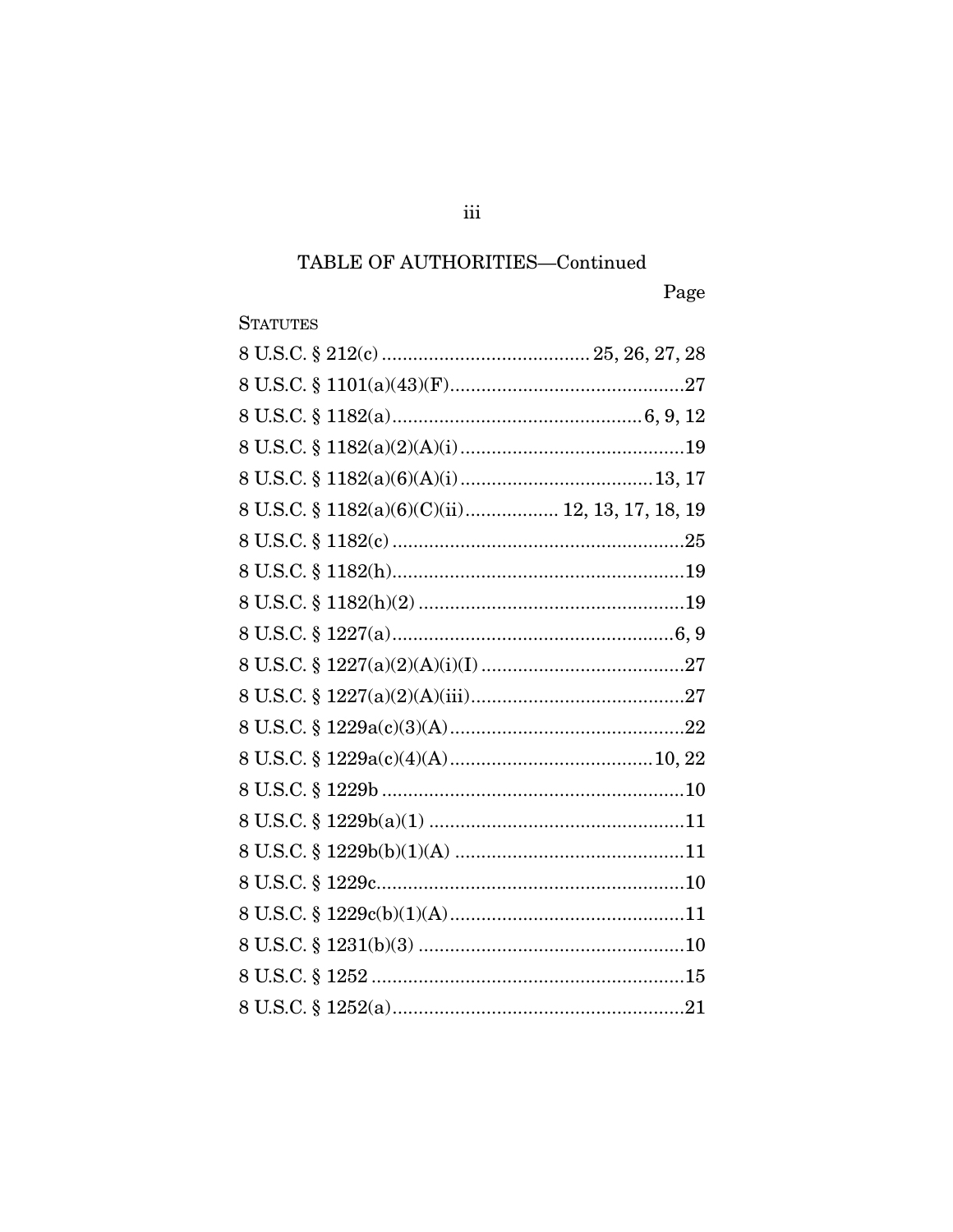## TABLE OF AUTHORITIES—Continued

| Page |
|------|
|      |
|      |
|      |
|      |
|      |
|      |
|      |
|      |
|      |

 $iv$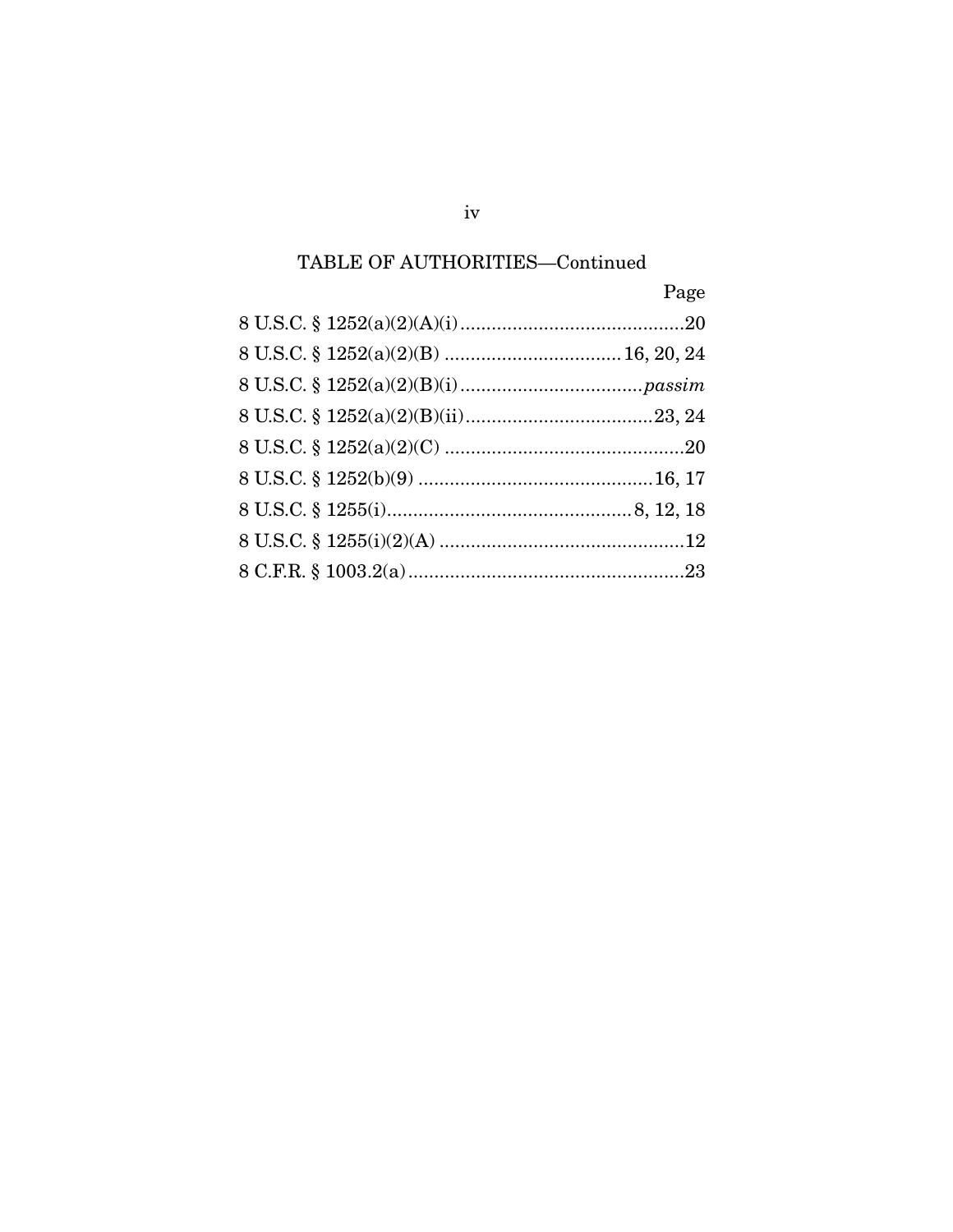#### **STATEMENT OF INTEREST**<sup>1</sup>

 Amici are nonprofit organizations established to serve immigrants, to increase public understanding of immigration law and policy, and to protect the legal rights of noncitizens. Amici have extensive experience working within the immigration system and on immigration cases in the federal courts. Amici have a strong interest in ensuring fair process for immigrants, in part by speaking out against inaccurate and unduly restrictive interpretations of America's immigration laws, such as the Eleventh Circuit's jurisdiction-stripping rule at issue here.

**The American Immigration Council** ("Council") is a non-profit, non-partisan organization established to increase public understanding of immigration law and policy, advocate for the fair and just administration of our immigration laws, protect the legal rights of noncitizens, and educate the public about the enduring contributions of America's immigrants. The Council frequently appears before federal courts on issues relating to the interpretation of the Immigration and Nationality Act ("INA").

**The Bronx Defenders** is a nonprofit provider of innovative, holistic, and client-centered criminal defense, removal defense, family defense, social work support, and other civil legal services and advocacy to

<sup>&</sup>lt;sup>1</sup> No counsel for a party authored this brief in whole or in part, and no person other than amici or their counsel made a monetary contribution to this brief 's preparation and submission. All parties have consented to this filing.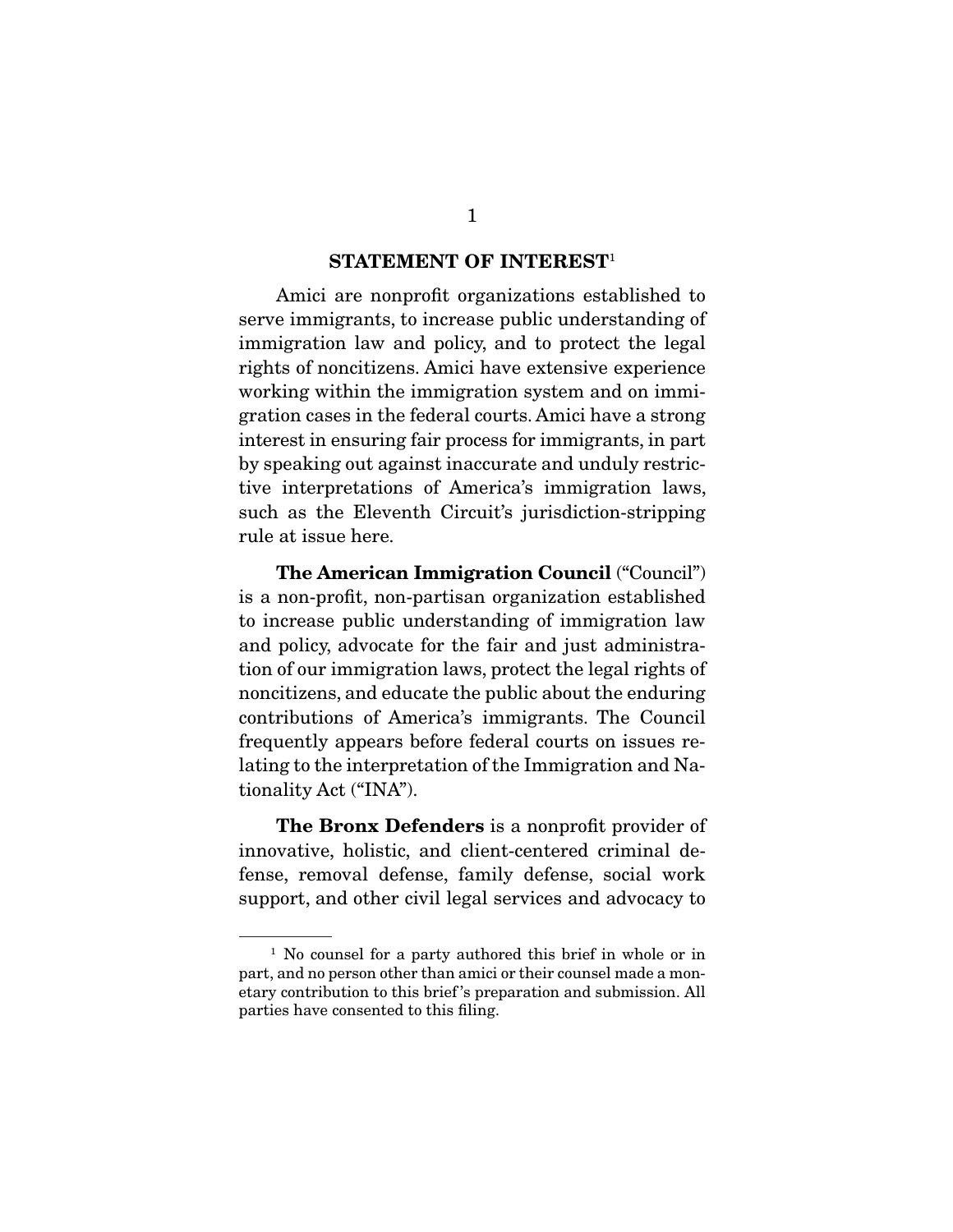indigent Bronx residents. It represents individuals in over 20,000 cases each year and reaches hundreds more through outreach programs and community legal education. The Immigration Practice of The Bronx Defenders provides removal defense services to detained New Yorkers as part of the New York Immigrant Family Unity Project at the Varick Street Immigration Court and also represents non-detained immigrants in removal proceedings. The Bronx Defenders' representation extends to affirmative immigration applications, motions to reopen, appeals and motions before the Board of Immigration Appeals, petitions for review, and federal district court litigation and appeals.

**The Catholic Legal Immigration Network, Inc.** ("CLINIC") is the nation's largest network of nonprofit immigration legal services providers, with over 400 affiliates in 49 states. CLINIC's mission, which derives from its broader purpose of embracing the Gospel value of welcoming the stranger, is to promote the dignity and protect the rights of immigrants in partnership with its network of affiliates. CLINIC regularly engages in federal court litigation and has an important interest in ensuring that federal courts exercise their statutory authority to review agency decisions affecting noncitizens.

**The National Immigration Law Center**  ("NILC") is a national non-profit, non-partisan legal organization dedicated to defending and advancing the rights and opportunities of low-income immigrants and their families. Employing litigation, policy advocacy, and technical assistance and legal support to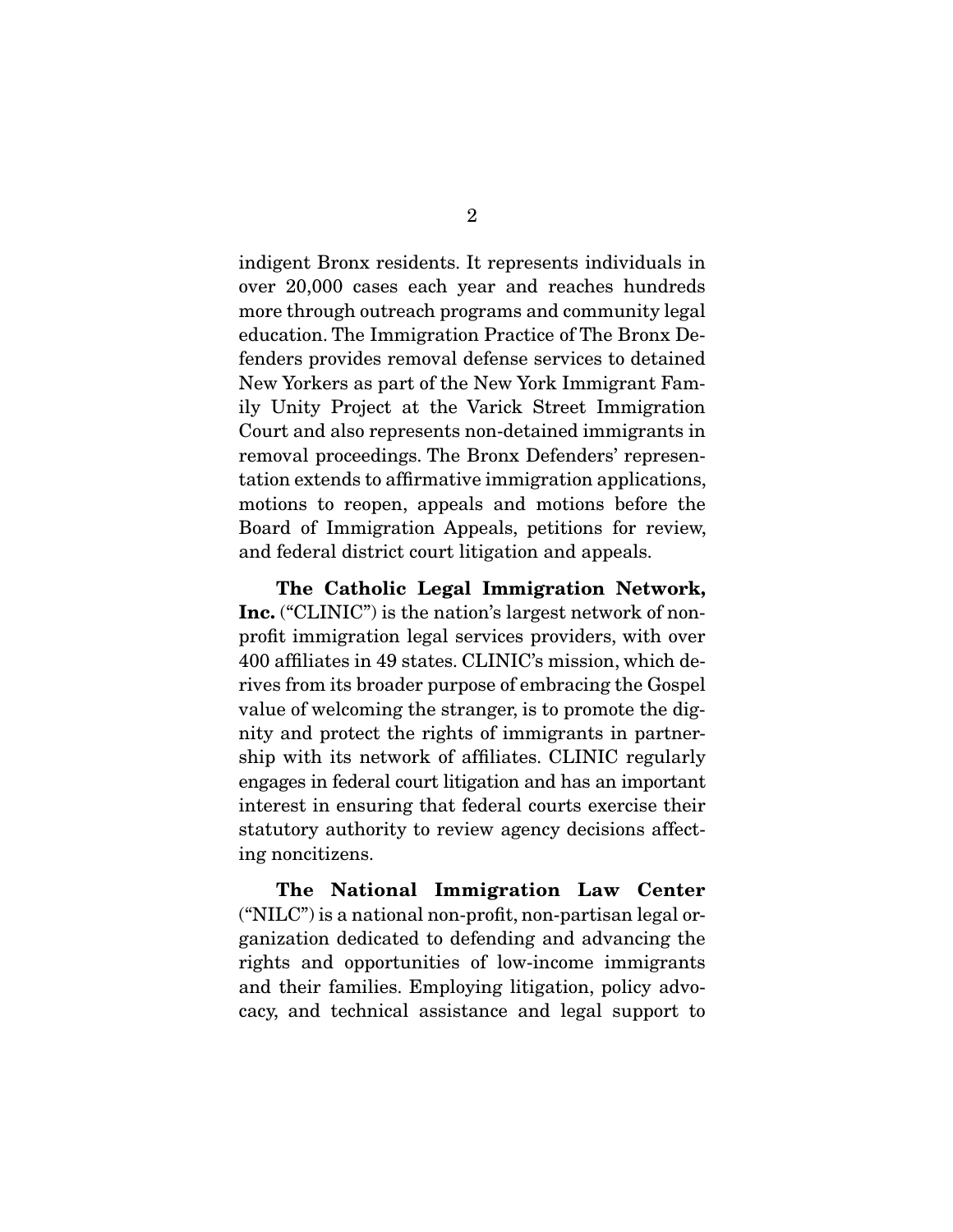advance its mission, NILC focuses on issues affecting the security and well-being of immigrant communities, including those related to immigrants' access to status, justice, and due process. Over the past 40 years, NILC has won landmark legal decisions protecting fundamental rights and has advanced policies that reinforce the nation's values of equality, due process, opportunity, and justice.

**The National Immigration Project of the National Lawyers Guild** ("NIPNLG") is a non-profit membership organization of immigration attorneys, legal workers, grassroots advocates, and others working to defend immigrants' rights and to secure a fair administration of the immigration and nationality laws. Through federal litigation, advocacy, publications and continuing legal education efforts, NIPNLG has been promoting these objectives for almost fifty years. NIP-NLG frequently appears as amicus before the federal courts in litigation related to the proper administration of immigration law and has a direct interest in assuring that the rules governing removal proceedings comport with due process and are not erroneously restrictive.

**The Southern Poverty Law Center** ("SPLC") is a catalyst for racial justice in the South and beyond, working in partnership with communities to dismantle white supremacy, strengthen intersectional movements, and advance the human rights of all people. Through its Southeast Immigrant Freedom Initiative ("SIFI"), SPLC provides pro bono direct representation before immigration courts across the Deep South to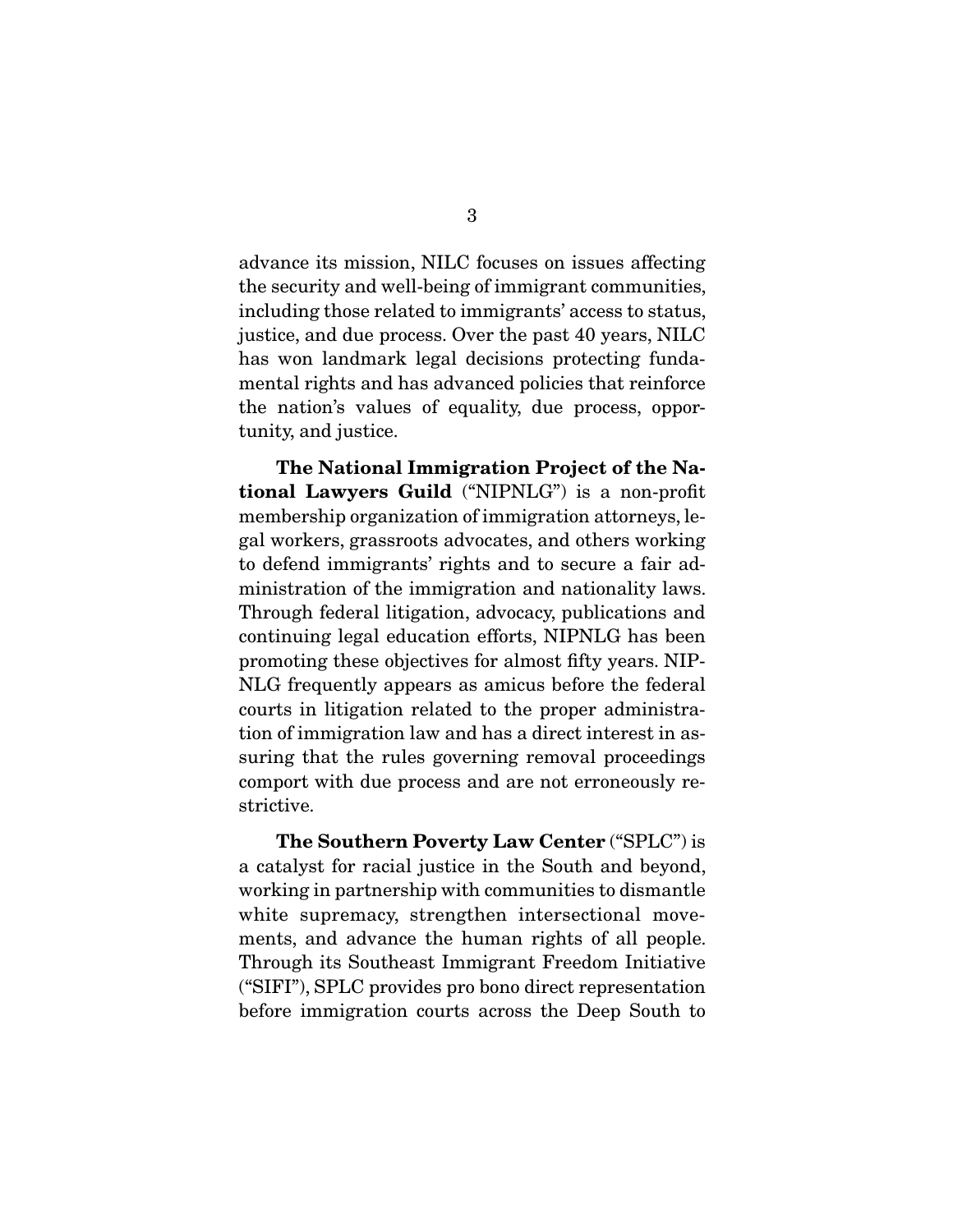hundreds of persons in detention. SIFI clients seek all types of relief from removal in immigration proceedings and thus are directly impacted by the Eleventh Circuit's ruling under review. SPLC's Immigrant Justice Project is also engaged in impact litigation and advocacy to promote and protect the rights of immigrants throughout the southeast and at the southern border.

### **INTRODUCTION AND SUMMARY OF ARGUMENT**

--------------------------------- ♦ ---------------------------------

 In a divided en banc ruling, the Eleventh Circuit sua sponte created a novel jurisdiction-stripping rule in immigration cases that Congress did not write, and that yields an unfair, arbitrary result. The decision should be reversed.

 The Eleventh Circuit's ruling addresses 8 U.S.C.  $§ 1252(a)(2)(B)(i)$ , which bars review of "any judgment" by the executive "regarding the granting of" five enumerated forms of discretionary relief from removal. By its terms, the statute bars review of the ultimate "judgment" regarding discretionary relief. It does not, however, preclude review of determinations on the threshold factors relating to whether a noncitizen is potentially eligible to be considered for that ultimate, discretionary judgment. This is a crucial distinction because the discretionary relief decision requires a two-step process. First, to be able to apply for such discretionary relief, a noncitizen must satisfy certain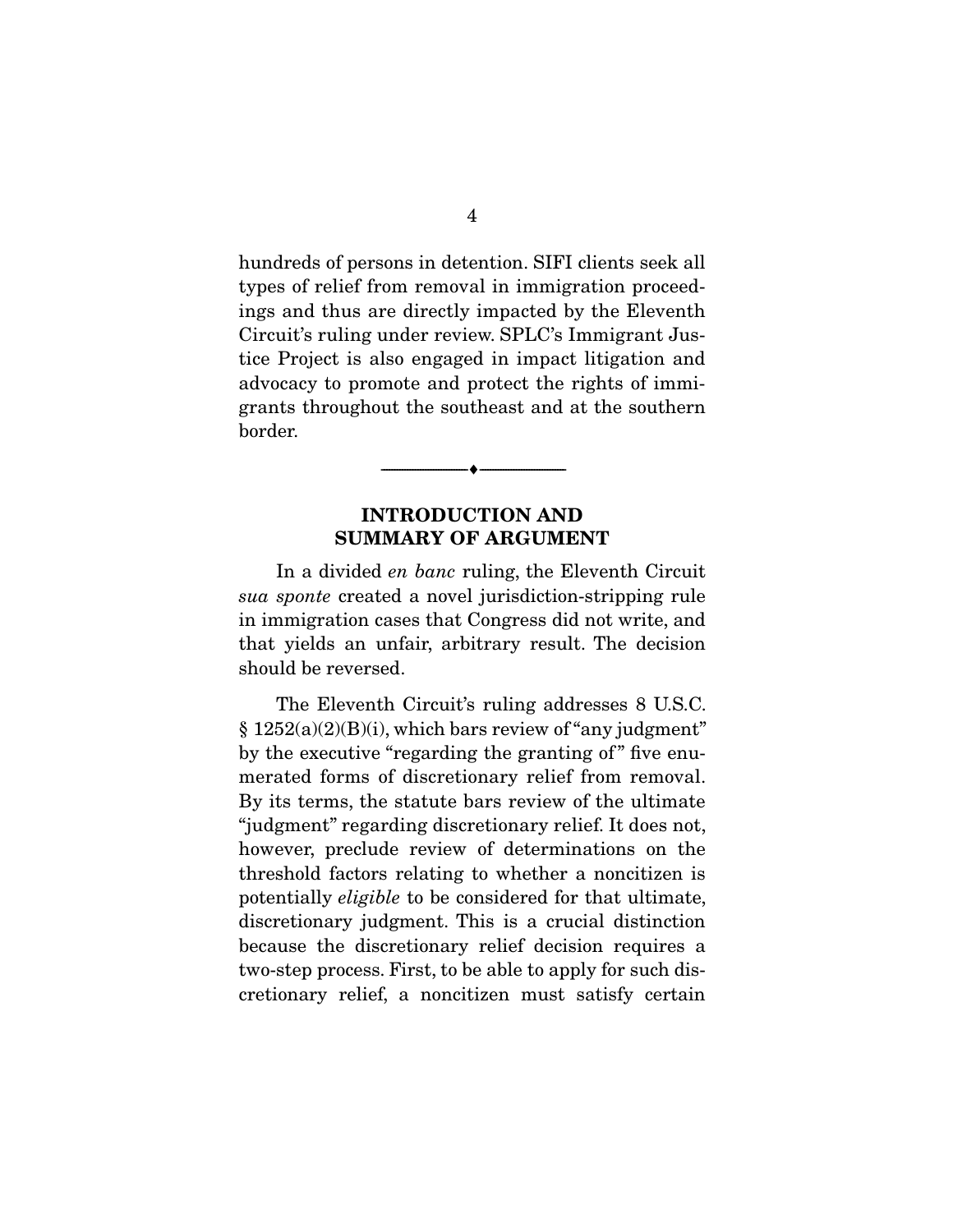threshold eligibility criteria set out by statute. Then, to ultimately be awarded discretionary relief, an eligible noncitizen must be granted a favorable exercise of discretion by the executive.

 Nearly every other circuit and the government have interpreted Section  $1252(a)(2)(B)(i)$  to allow judicial review of non-discretionary eligibility determinations like the one at issue here, and to preclude jurisdiction over the executive's ultimate, discretionary decision to grant or deny relief from removal. The Eleventh Circuit, however, misinterpreted Section  $1252(a)(2)(B)(i)$  to strip courts of the jurisdiction to review all agency determinations bearing on a noncitizen's request for relief from removal, including nondiscretionary, threshold eligibility determinations like the one here.

 The Eleventh Circuit's erroneous ruling creates a perverse incentive for the executive to delay asserting certain grounds of ineligibility for relief from removal until after the noncitizen has sought discretionary relief (when they are not subject to judicial review, under the Eleventh Circuit's ruling), rather than raise them earlier in the noncitizen's removal proceeding (when the same grounds are unquestionably reviewable, even under the Eleventh Circuit's approach). The Eleventh Circuit's ruling creates this unjustified asymmetry because the INA sets out multiple grounds of inadmissibility and deportability (together, removability), all of which serve as bases for removing a noncitizen from the United States, and many of which also render a noncitizen ineligible for discretionary relief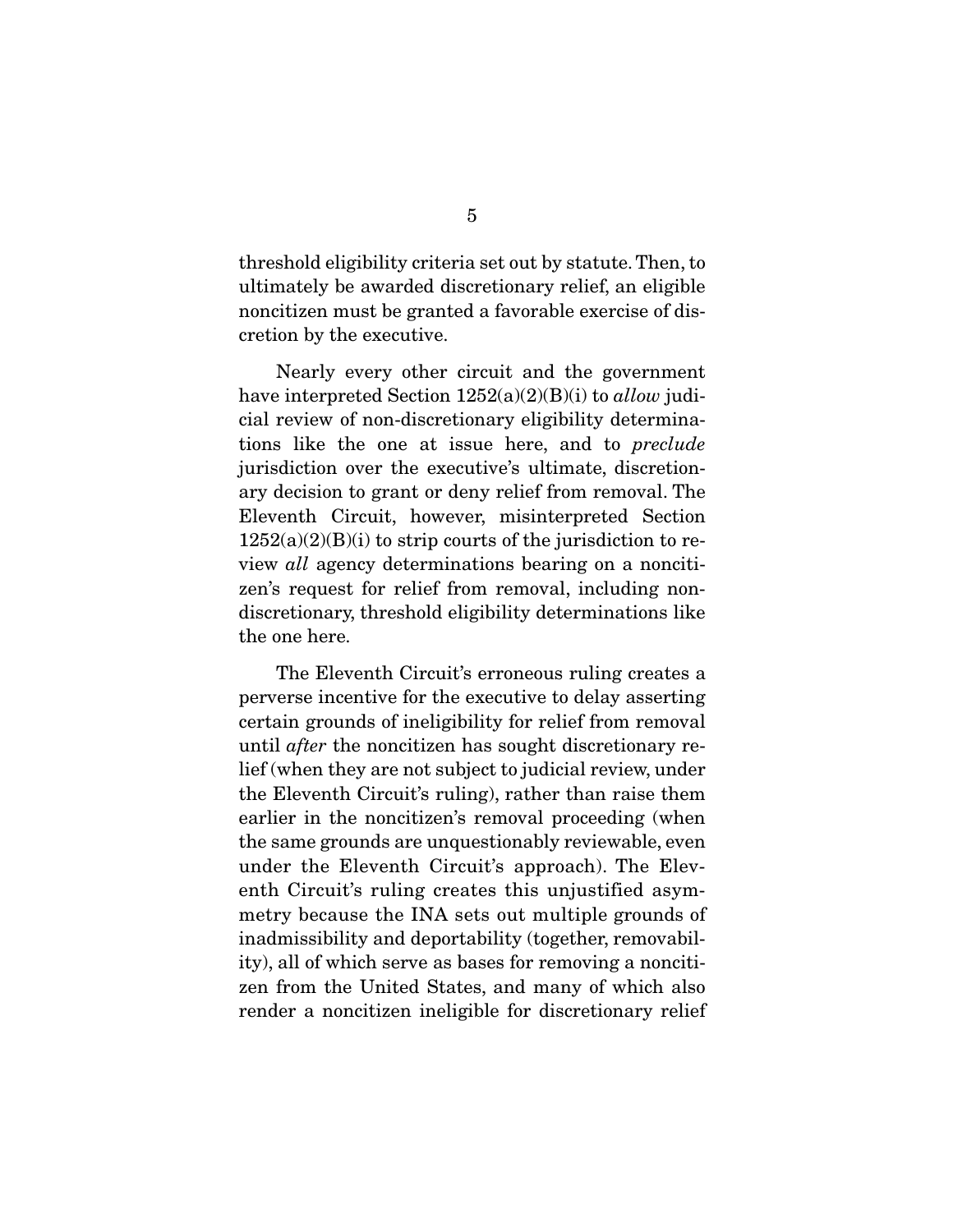from removal.2 Thus, a noncitizen can be both removable and ineligible for discretionary relief based on the same facts. But the Department of Homeland Security ("DHS") does not always raise the same grounds of removability at the initial removability stage (in the Notice to Appear) as it does in the subsequent relief stage (after a noncitizen seeks discretionary relief from removal).

Under the reading of Section  $1252(a)(2)(B)(i)$ adopted by most circuits and the government, a nondiscretionary inadmissibility determination<sup>3</sup> is subject to judicial review regardless of whether it is made during the removability stage of an immigration court proceeding (when the immigration judge decides whether the noncitizen is removable based on the charged grounds of removability) or the relief stage (when the immigration judge decides whether the noncitizen is eligible to apply for discretionary relief from removal).

<sup>2</sup> Federal immigration law sets out two bases for removal from the United States—inadmissibility (which applies to noncitizens seeking entry) and deportability (which applies to noncitizens previously admitted). Judulang v. Holder, 565 U.S. 42, 45 (2011). The substantive grounds for inadmissibility and deportability are set out in two "sometimes overlapping and sometimes divergent" statutory lists. *Id.* at 46 (citing 8 U.S.C. §§ 1182(a), 1227(a)).

<sup>3</sup> Because Mr. Patel entered the United States without inspection and so was charged as removable on a ground of inadmissibility, see Pet. App. 3a, this brief usually refers to "inadmissibility determinations" rather than the more general "removability determinations." But amici's argument applies equally to noncitizens for whom the relevant removability charge is a deportation ground.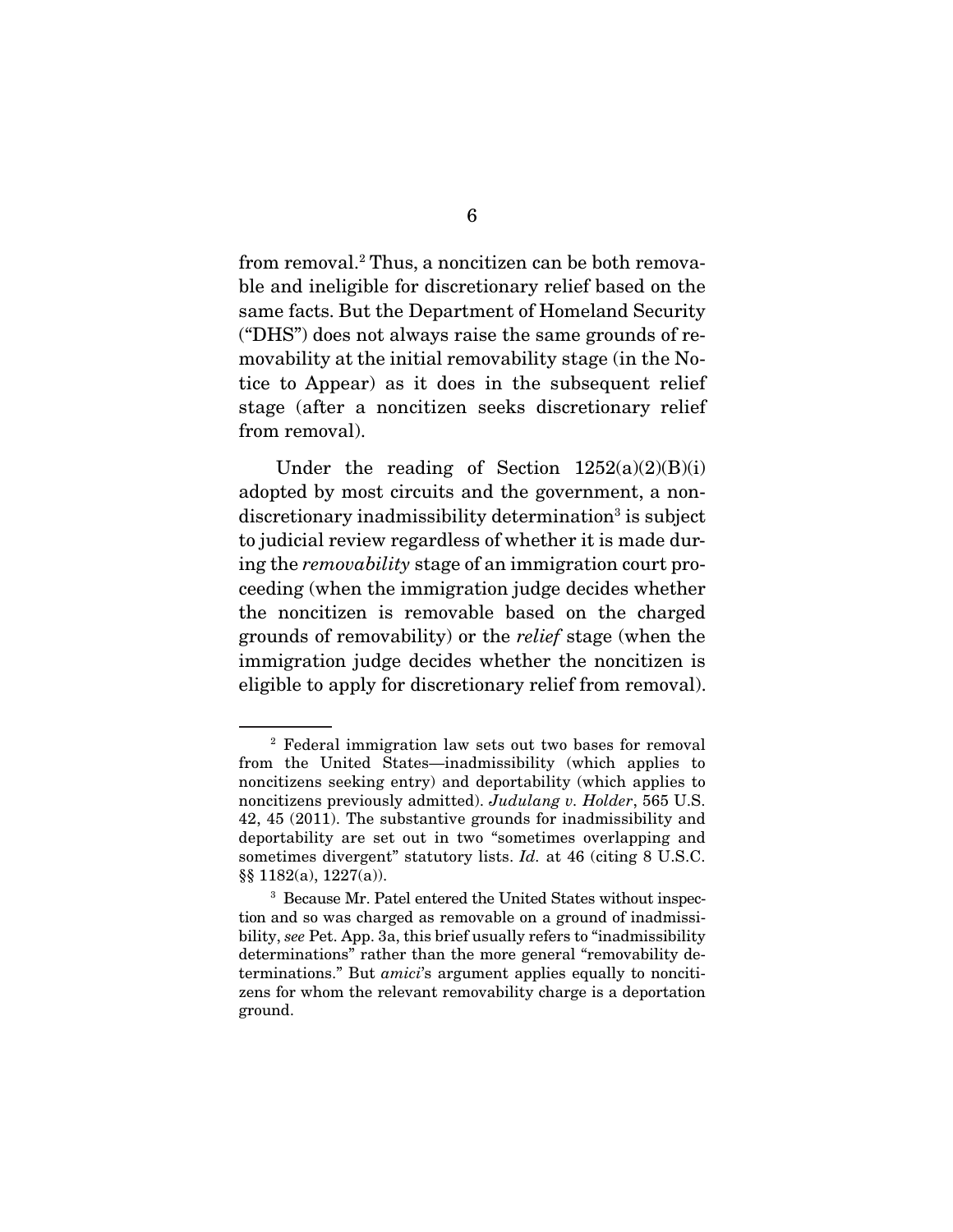But under the Eleventh Circuit's interpretation, an inadmissibility determination is only reviewable when made at the removability stage; no judicial review is available if the exact same determination is made at the relief stage. See Pet. App. 75a (Martin, J., dissenting); id. at 37a n.26 (majority op.).

 In other words, in the Eleventh Circuit's view, a noncitizen's ability to obtain judicial review of an immigration judge's inadmissibility determination turns entirely on when in the noncitizen's immigration proceeding DHS chooses to raise the issue. Nothing in the statute grants DHS that power, and for good reason such an interpretation would render a substantive inquiry on a critical issue wholly dependent on a procedural maneuver.

 The arbitrariness of the Eleventh Circuit's rule operated with particular force in Petitioner Pankajkumar Patel's case. A citizen of India who has lived and worked in the United States since entering without inspection nearly thirty years ago, Mr. Patel was charged as removable after he checked a box on a Georgia driver's license application indicating that he was a U.S. citizen. Mr. Patel has maintained that he was not seeking any advantage through his error; indeed, he was eligible for a driver's license regardless of his citizenship and had secured a driver's license multiple times through the years. See Pet. Br. 12-13.

 The only ground of inadmissibility for which DHS charged Mr. Patel as removable in the Notice to Appear was entering without inspection—a charge that would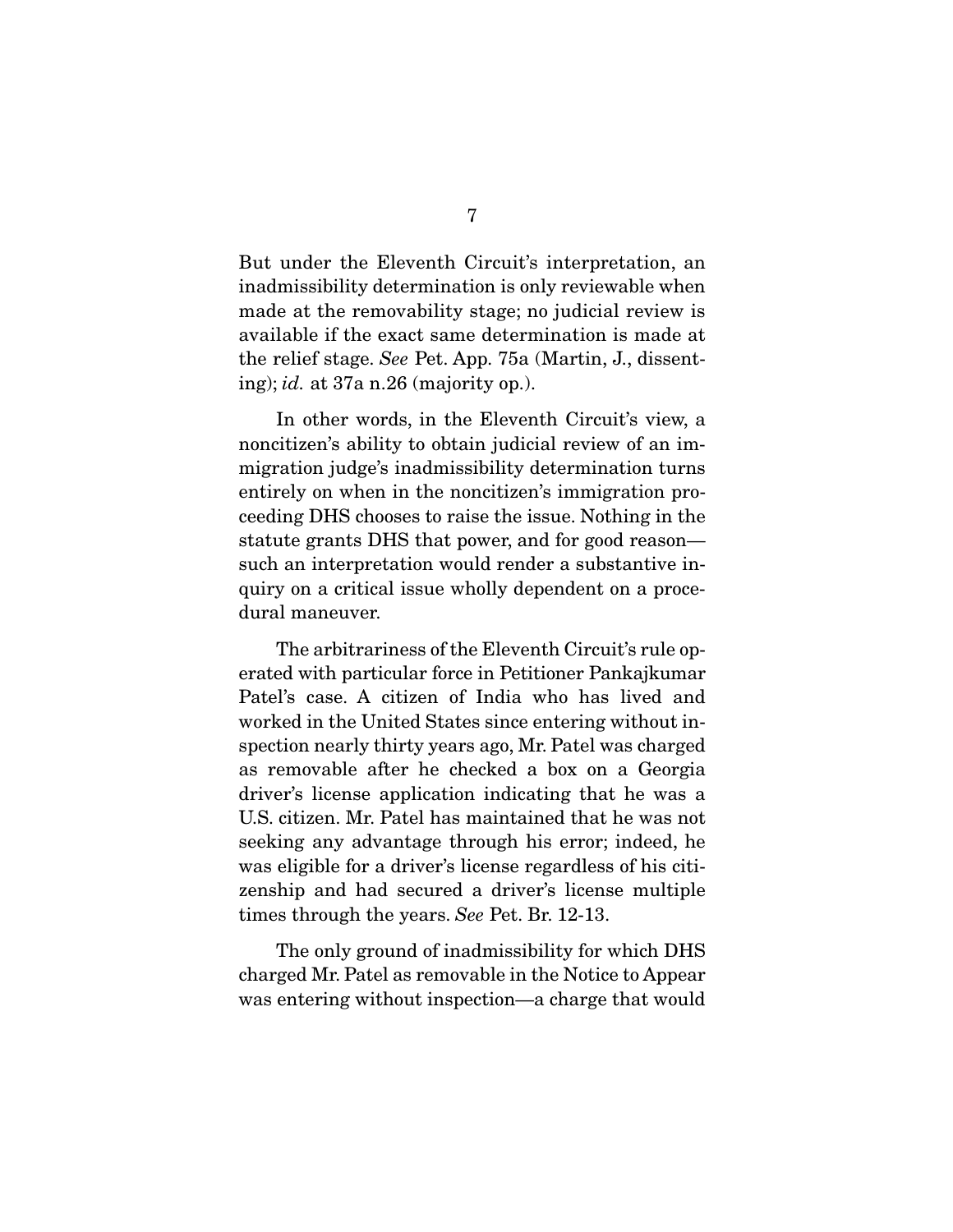not bar him from adjusting his status under Section 1255(i) (his sought-after discretionary relief). But after Mr. Patel conceded his removability and applied for adjustment of status in his removal proceeding, the government raised as an admissibility bar that Mr. Patel falsely claimed U.S. citizenship to obtain a benefit. Under the Eleventh Circuit's decision, because the government elected not to charge the false-claim-ofcitizenship ground at the removability stage and instead chose to raise it after Mr. Patel sought relief from removal, Mr. Patel could not obtain judicial review of the immigration judge's finding that he was inadmissible on that basis. Further, because a falseclaim-of-citizenship inadmissibility determination precludes a noncitizen from obtaining a waiver allowing a subsequent immigrant visa to the country, the Eleventh Circuit's decision means that Mr. Patel will never be able to return to the United States as an immigrant, without ever having had the opportunity for judicial review of the agency's inadmissibility finding, simply because of the timing of the government's inadmissibility argument.

 The Eleventh Circuit's reading of Section  $1252(a)(2)(B)(i)$  is wrong and should be reversed. Section  $1252(a)(2)(B)(i)$  preserves the jurisdiction of federal courts to review a threshold determination that a noncitizen is statutorily ineligible for discretionary relief, even if the government did not rely on that ineligibility ground as a basis to assert removability. The Eleventh's Circuit's interpretation is contrary to Congress's chosen judicial-review scheme, gives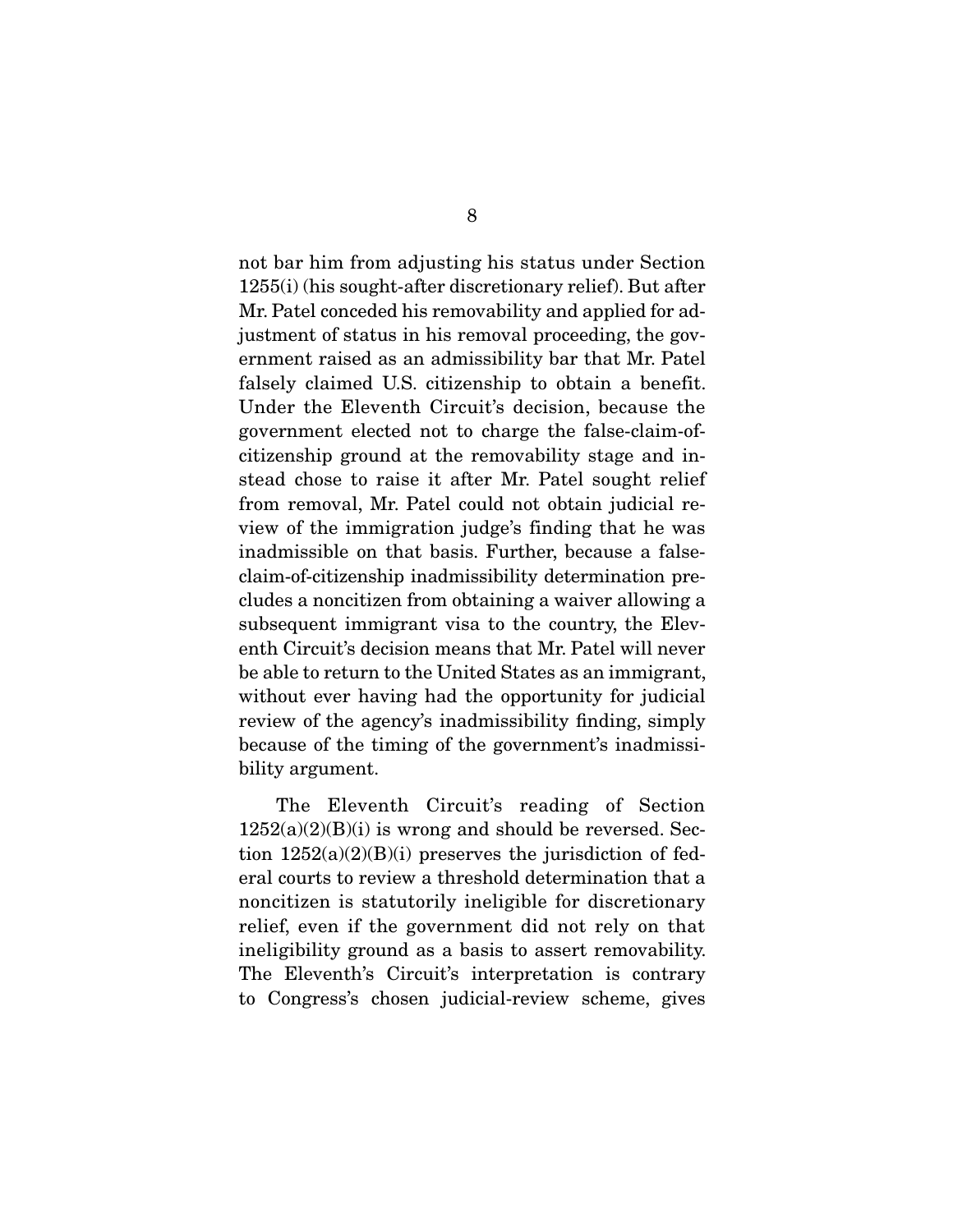undue (and unchecked) authority to immigration officials, and contravenes the longstanding presumption of judicial review over agency action and immigration statutes. It therefore stands in serious tension with this Court's decision in Kucana v. Holder, 558 U.S. 233 (2010). The Eleventh Circuit's interpretation also contradicts this Court's decision in Judulang v. Holder, 565 U.S. 42 (2011), which rejected schemes that predicate the availability of immigration relief on optional executive charging decisions. This Court should hold similarly here, and thus avoid the unprecedented, unfair, and arbitrary regime engendered by the Eleventh Circuit's decision.

#### **BACKGROUND**

--------------------------------- ♦ ---------------------------------

 Immigration court proceedings typically have two stages: a removability stage and a relief stage. See Matovski v. Gonzales, 492 F.3d 722, 727 (6th Cir. 2007) ("Removal proceedings against [a noncitizen] are divided into two phases: (1) determination of the [noncitizen]'s removability; and (2) consideration of applications for discretionary relief.").

 At the removability stage, which is commenced with a Notice to Appear filed by DHS stating the grounds for removal under the INA, see 8 U.S.C. §§ 1182(a), 1227(a), the immigration judge must determine whether the noncitizen is removable based on the cited grounds. Bases for removal include grounds related to health, criminal convictions, national security,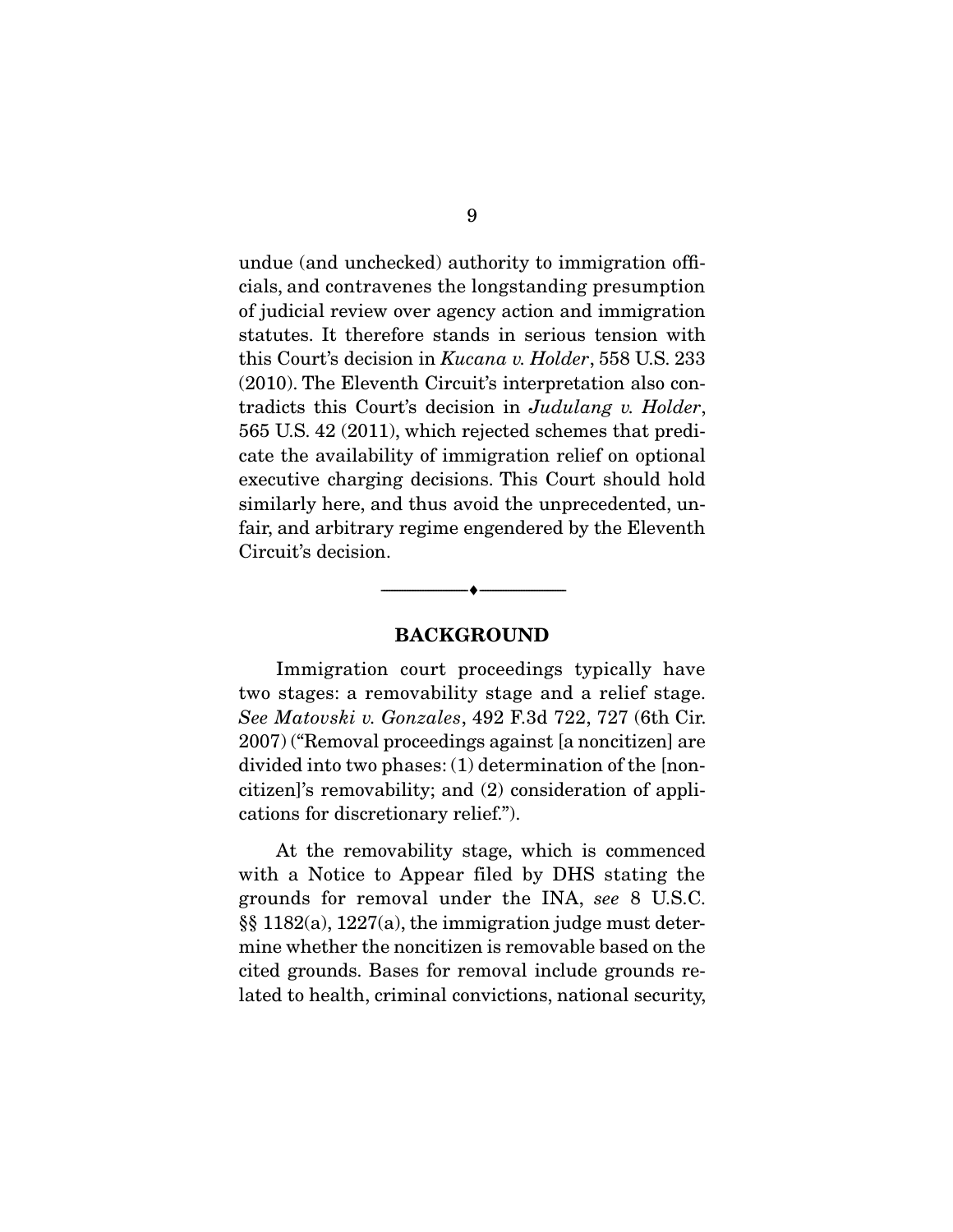and immigration violations, among others. Often, basic removability is uncontested, such as when the charge is that a noncitizen overstayed their temporary admission or entered the country without inspection (as in Mr. Patel's case). If the immigration judge determines that the noncitizen is removable (either because the government proves removability or the noncitizen concedes it), the case proceeds to the relief stage, where the noncitizen may apply for various forms of relief from removal.

 At the relief stage, the immigration judge must adjudicate any applications for relief from removal. When a noncitizen seeks a form of discretionary relief—such as adjustment of status, cancellation of removal, or voluntary departure, see 8 U.S.C.  $\$  \ 1229b, 1229 $c^4$  the relief stage itself proceeds in two discrete steps. The immigration judge first determines whether the noncitizen is eligible for relief, and, if so, then determines whether the noncitizen "merits a favorable exercise of discretion" and therefore should receive that relief. 8 U.S.C.  $\S$  1229a(c)(4)(A). The immigration judge's decision at the second step—whether relief should be granted at all—is undoubtedly a discretionary determination. But the predicate question of whether the noncitizen is *eligible* for discretionary relief turns on the satisfaction of enumerated statutory

<sup>&</sup>lt;sup>4</sup> Most forms of immigration relief are discretionary, but some, like withholding of removal, are not. See 8 U.S.C. § 1231(b)(3) (prohibiting removal to a country if the Attorney General determines that the noncitizen's "life or freedom would be threatened in that country" based on a protected ground).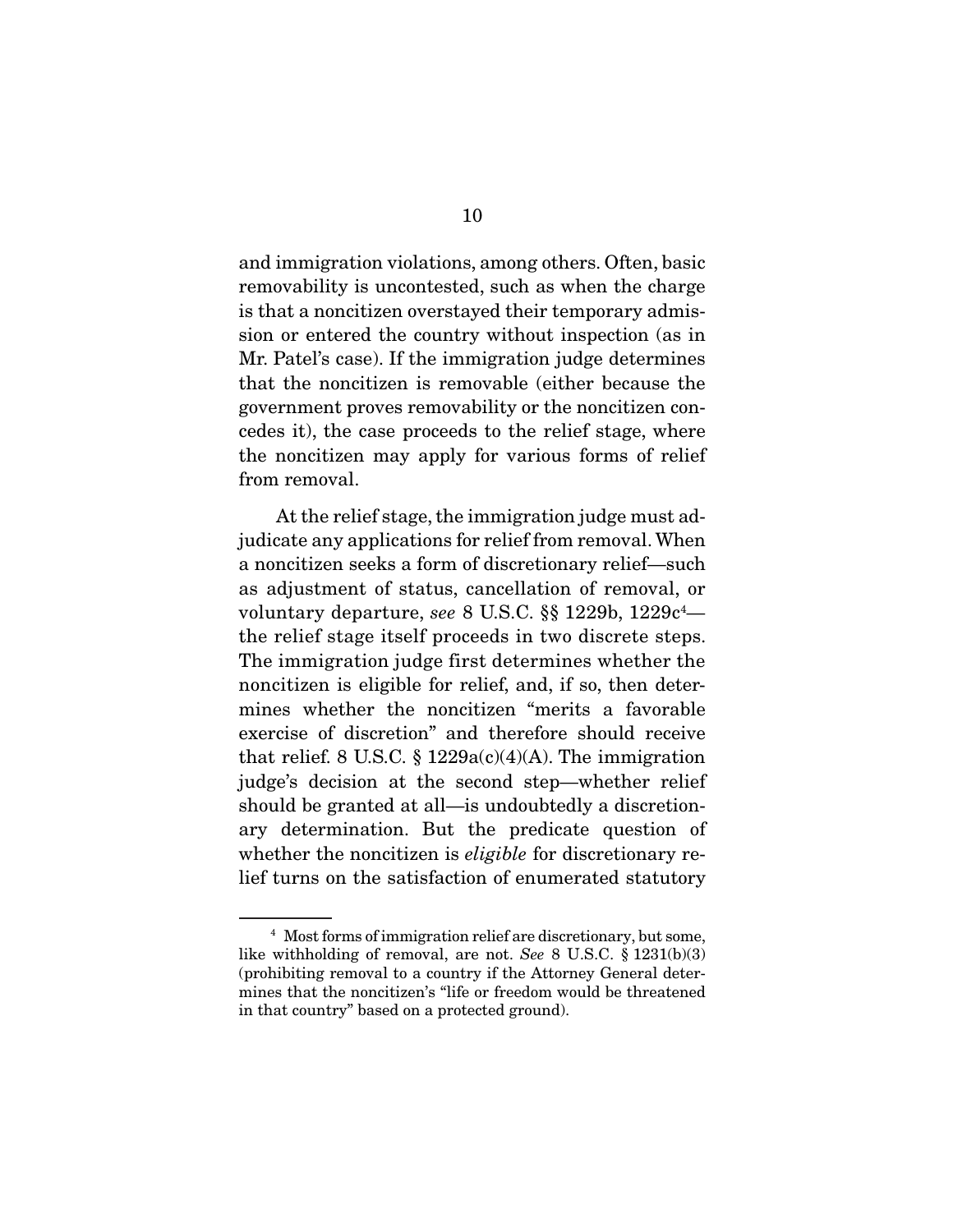criteria. For example, to be eligible for cancellation of removal, lawful permanent residents must have been lawfully admitted for permanent residence "for not less than 5 years."  $8 \text{ U.S.C.} \$   $1229b(a)(1)$ . Determining whether a noncitizen has satisfied that threshold eligibility criterion thus requires only a non-discretionary determination—either the lawful permanent resident has held that status for five years or more or not. Other forms of discretionary relief have similar nondiscretionary eligibility requirements. See, e.g., 8 U.S.C. § 1229b(b)(1)(A) (requiring ten years of continuous residence in the United States for cancellation of removal and adjustment of status for nonpermanent residents); id. § 1229 $c(b)(1)(A)$  (requiring at least one year of physical presence in the United States prior to when the Notice to Appear was served for voluntary departure). As many circuits have previously held, Congress did not bar review of such determinations, and for good reasons, as such determinations can be erroneous, and with enormous consequences.

 Although the removability and relief stages of removal proceedings are procedurally distinct, the determinations made at each stage often turn on the same facts. That is because some eligibility requirements for discretionary relief turn on the same grounds relevant to a removability determination. For example, for a noncitizen who entered without inspection to be eligible for adjustment of status (the form of discretionary relief sought in Mr. Patel's case), the applicant must be "admissible" for permanent residence.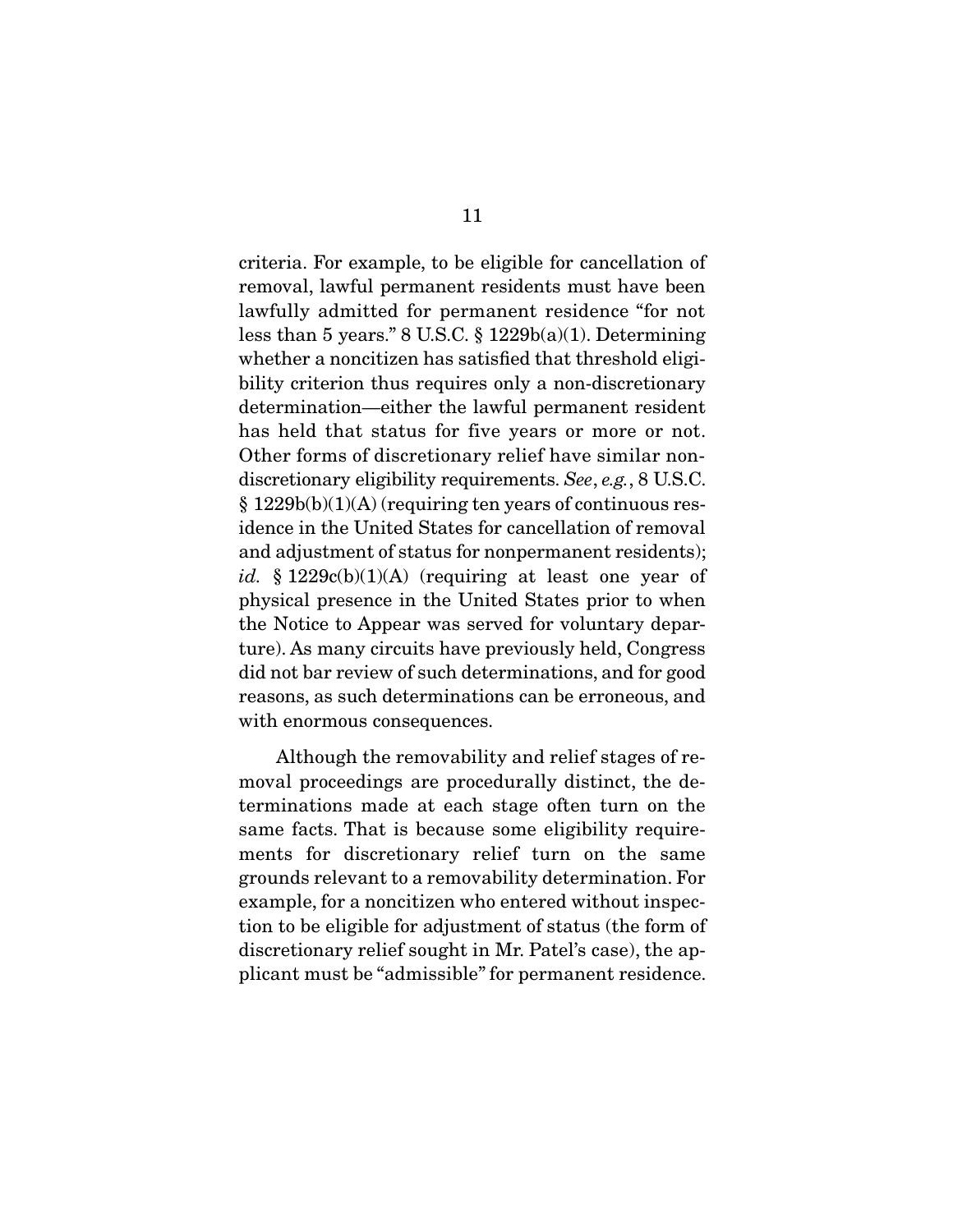$8$  U.S.C.  $\frac{8}{3}$  1255(i)(2)(A).<sup>5</sup> Being "inadmissible" is also a basis for removal. See 8 U.S.C. § 1182(a). Thus, "in some cases, a noncitizen could be both removable and ineligible for discretionary relief based on the same facts." Pet. App. 74a-75a (Martin, J., dissenting); see also id. at 37a n.26 (majority op.).

 Mr. Patel's case demonstrates this duality. A finding that Mr. Patel is inadmissible under 8 U.S.C.  $§ 1182(a)(6)(C)(ii)$  because he falsely claimed to be a U.S. citizen for "any purpose or benefit" would render Mr. Patel both removable *and* ineligible for adjustment of status.

 DHS, however, does not always raise the same grounds as the initial bases for the noncitizen's removability and as bars to the noncitizen's eligibility for discretionary relief. Here, for instance, the government did not premise its removal charges and opposition to discretionary relief on the same grounds. Rather, the government charged Mr. Patel in the Notice to Appear with being removable based only on being present in the United States without being admitted or paroled (a ground of inadmissibility that is not a bar to the discretionary relief of adjustment of status sought by Mr. Patel, see 8 U.S.C. § 1255(i)). Mr. Patel conceded that charge at the removability stage. Then, after having extracted that concession—and having failed to premise Mr. Patel's removal on falsely

<sup>&</sup>lt;sup>5</sup> Adjustment of status enables certain noncitizens to obtain lawful permanent residence, typically through sponsorship by a family member or employer, a grant of asylum, or status as a crime victim.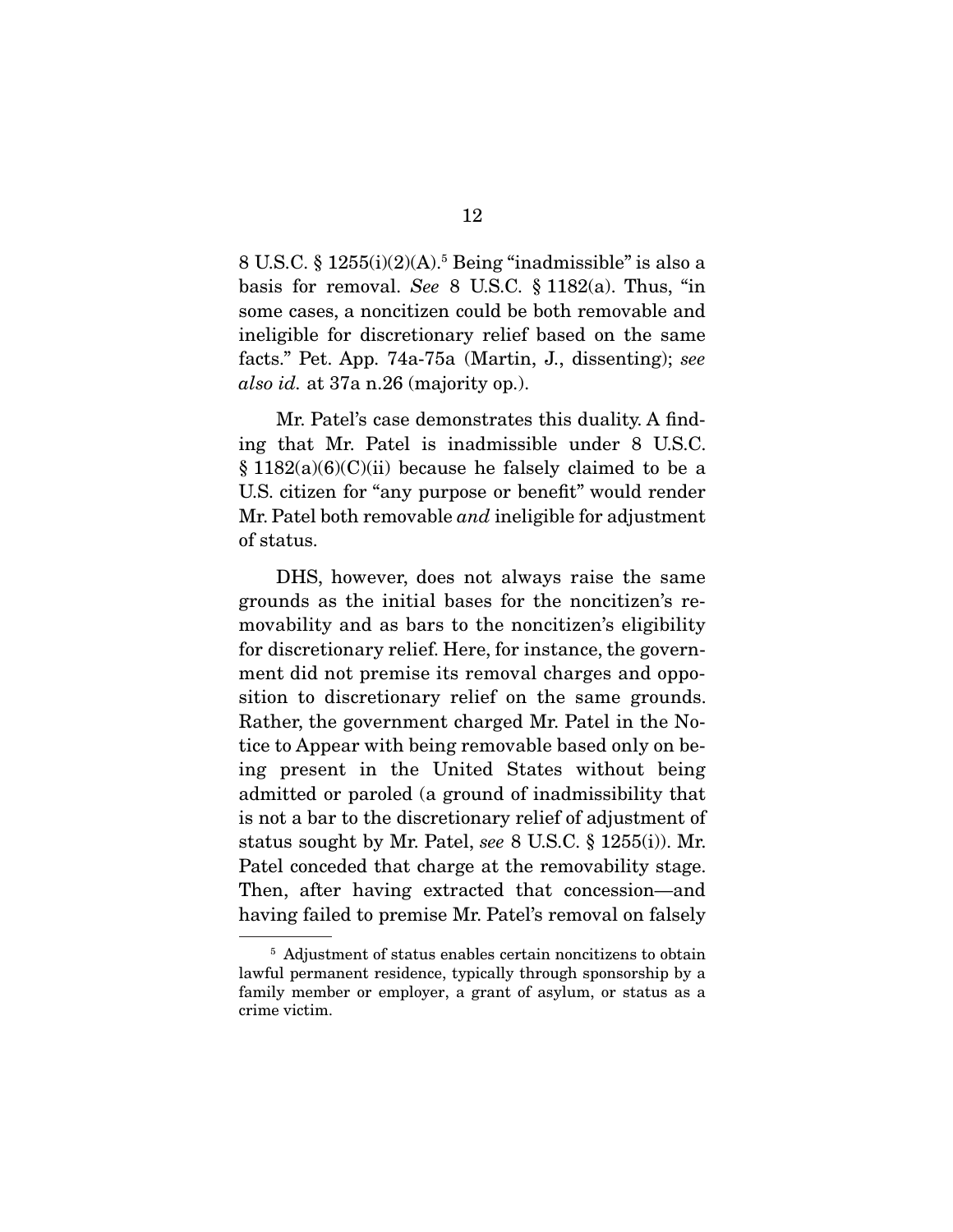claiming U.S. citizenship—the government raised that inadmissibility ground at the subsequent relief stage, arguing it rendered Mr. Patel ineligible for adjustment of status. See Pet. App. 75a.

 When presented with the issue at the relief stage, the immigration judge rejected Mr. Patel's arguments that he lacked the intent required to trigger Section  $1182(a)(6)(C)(ii)$ , and that Mr. Patel's misstatement was immaterial. As a result, the immigration judge concluded (and the divided Board of Immigration Appeals affirmed) that Mr. Patel was inadmissible under Section  $1182(a)(6)(A)(i)$  and therefore ineligible for adjustment of status. The immigration judge thus never reached the subsequent discretionary "judgment" that the statute protects from review.

 Mr. Patel petitioned for review by the Eleventh Circuit, but the panel sua sponte held that Section  $1252(a)(2)(B)(i)$  strips jurisdiction over all determinations bearing on relief from removal, including nondiscretionary threshold eligibility determinations like the one here that precede the ultimate exercise of discretion to grant or deny relief, other than to address constitutional claims and questions of law. Pet. App. 84a-90a. The Eleventh Circuit then sua sponte ordered the case reheard en banc, and in a divided 9-5 vote, the en banc majority agreed with the panel. Pet. App. 1a-77a. Under the en banc court's interpretation of Section 1252(a)(2)(B)(i), the court lacked jurisdiction to review the immigration judge's inadmissibility determination because it was made while considering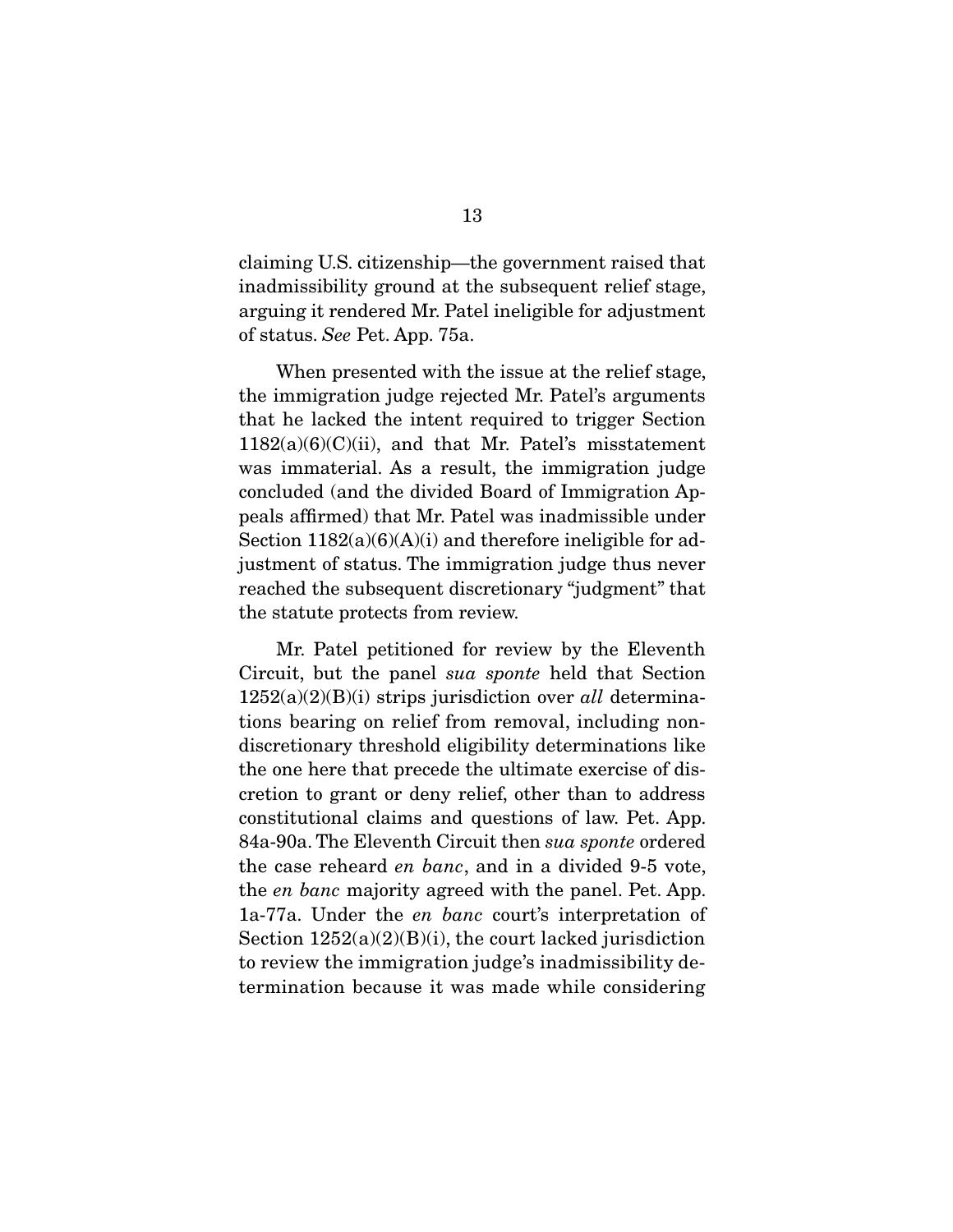Mr. Patel's application for discretionary relief rather than while assessing his removability.

--------------------------------- ♦ ---------------------------------

#### **ARGUMENT**

 As Judge Martin explained in her dissent, the Eleventh Circuit's interpretation of Section 1252(a)(2)(B)(i) creates a "serious problem": it "gives the government the ability to insulate agency findings from judicial review, solely by the way it charges a case." Pet. App. 73a-74a. In the following sections, amici (1) address the nature of that serious problem; (2) demonstrate how hinging the availability of judicial review on the government's charging decisions undermines Congress's chosen scheme for judicial review of immigration proceedings, a result this Court criticized in Kucana; and (3) explain that such an approach would represent the kind of fundamentally unfair and arbitrary approach to immigration relief that this Court rejected in Judulang. That the Eleventh Circuit's interpretation yields a result at odds with the INA and this Court's precedent—as well as with the position of nearly every other circuit and the government itself demonstrates why the decision should be reversed.

14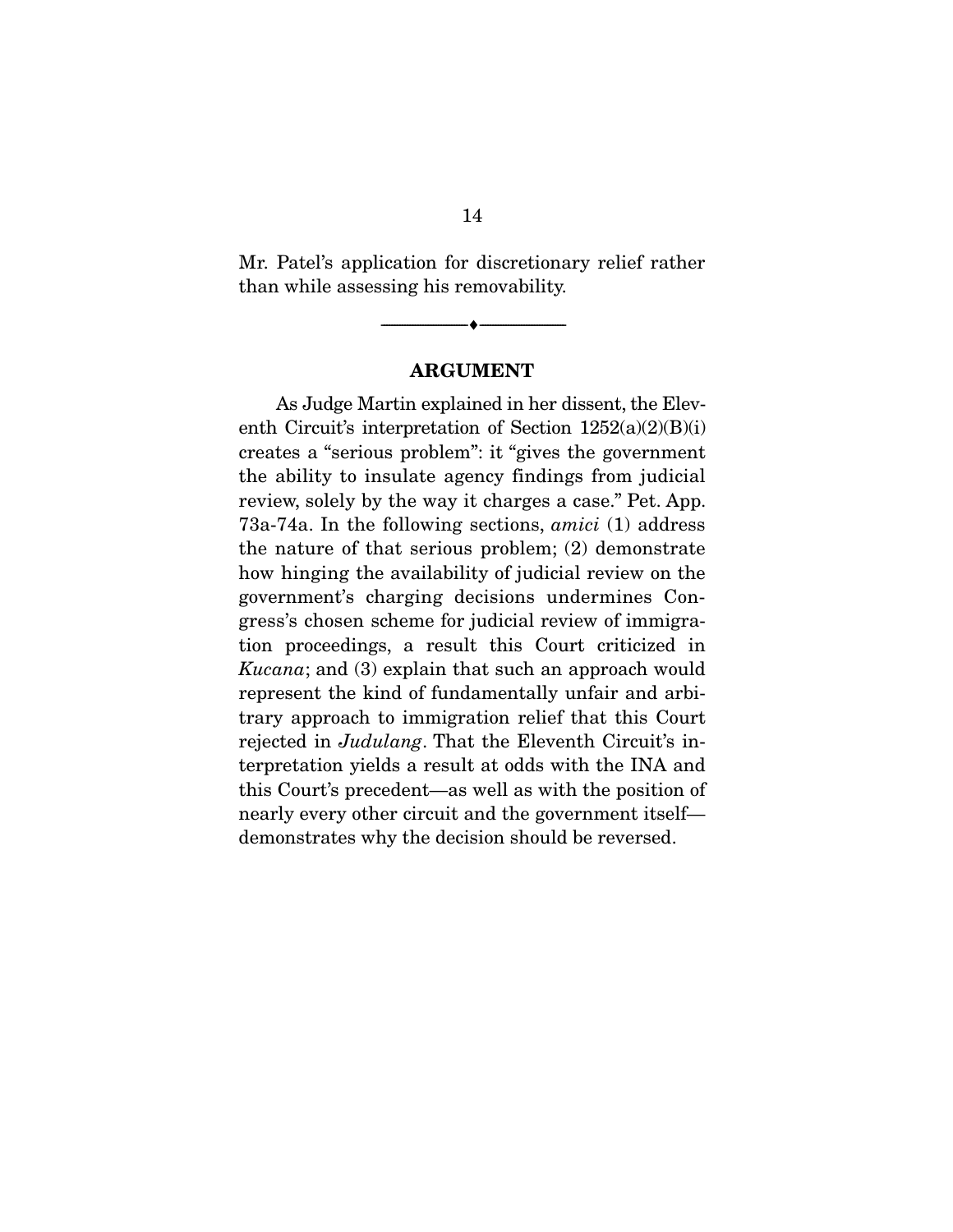### **I. The Eleventh Circuit's Interpretation of Section 1252(a)(2)(B)(i) Erroneously Conditions the Availability of Judicial Review on the Executive's Charging Decision.**

 As Petitioner, the government, and several circuit decisions demonstrate, under established principles of statutory construction, Section  $1252(a)(2)(B)(i)$  preserves judicial review over non-discretionary eligibility determinations like the one at issue here. See, e.g., Hosseini v. Johnson, 826 F.3d 354, 358-59 (6th Cir. 2016) ("Satisfaction of the eligibility requirements is a condition precedent to any exercise of discretion. So eligibility determinations underlying the agency's decision are non-discretionary determinations that are subject to judicial review.") (cleaned up); Singh v. Gonzales, 413 F.3d 156, 160 n.4 (1st Cir. 2005) ("In this case, the IJ denied [the noncitizen's] application based on a finding that he did not meet the statutory prerequisite of admissibility. This is not a discretionary denial; it is mandated by the statute. 8 U.S.C. § 1252 does not limit our review over these types of denials.") (emphasis added); Pet. Br. 10-11, 41 n.13 (collecting cases); U.S. Br. 15 ("Section  $1252(a)(2)(B)(i)$  bars review only of discretionary judgments, not of non-discretionary findings of the kind at issue here."); *id.* at 31, 34-35 (collecting cases); but see Lee v. USCIS, 592 F.3d 612, 620 (4th Cir. 2010) (taking the Eleventh Circuit's view).

 The Eleventh Circuit's erroneous reinterpretation of Section  $1252(a)(2)(B)(i)$  gives rise to a perverse and deleterious consequence: the government can avoid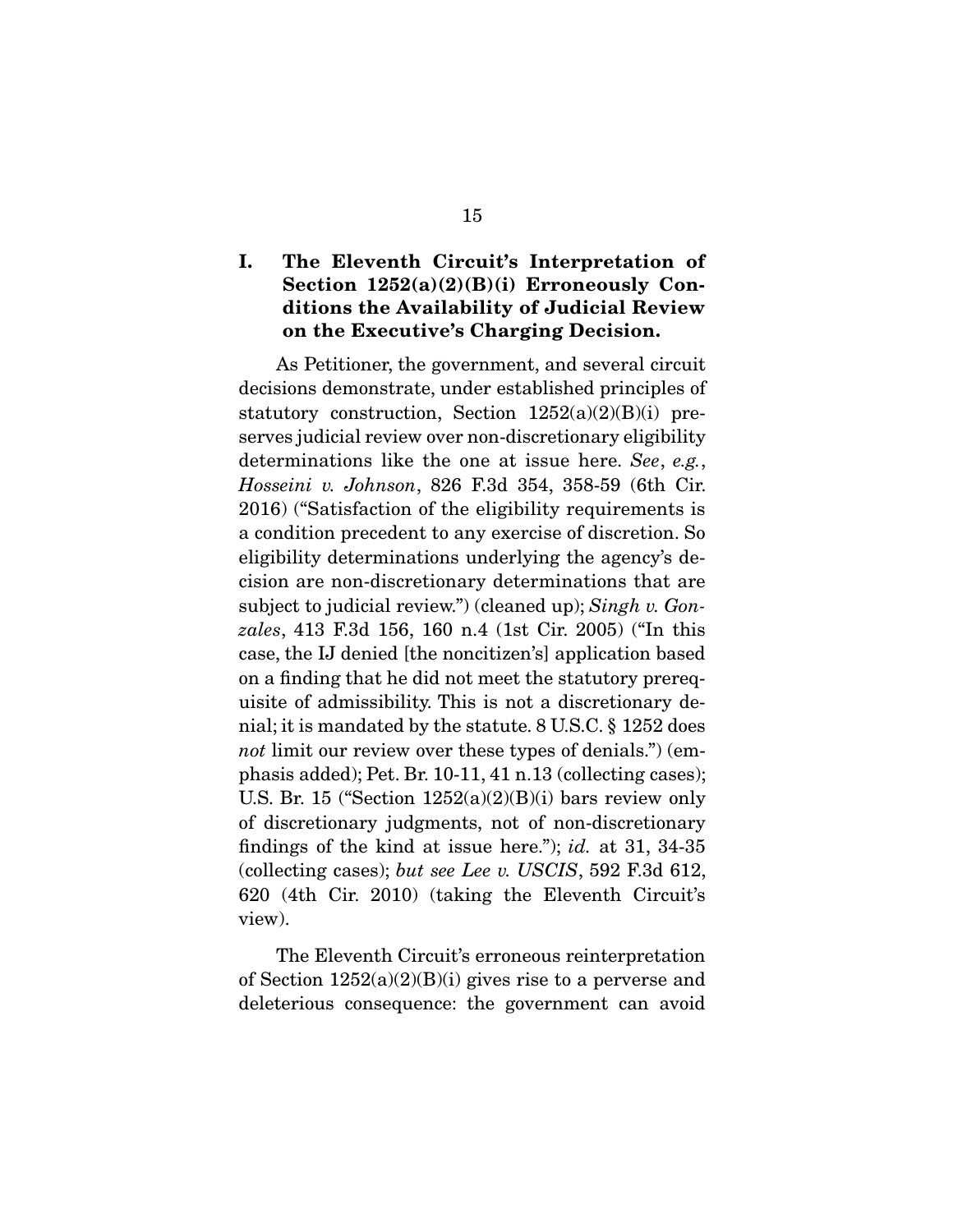judicial review solely by the way it charges an immigration case. Specifically, under the Eleventh Circuit's approach, DHS can avoid judicial review of the applicability of grounds of inadmissibility by failing to include all potential grounds in the Notice to Appear, and then later asserting previously excluded grounds of inadmissibility as a statutory bar to discretionary relief.

 As noted, see Background, supra, there are two overarching stages to immigration court proceedings—the removability stage and the relief stage. The INA unquestionably allows for judicial review of inadmissibility grounds asserted at the removal stage. Specifically, Section 1252(b)(9) grants federal courts jurisdiction to review "all questions of law and fact . . . arising from any action taken or proceeding brought to remove [a noncitizen] from the United States." Nothing in Section  $1252(a)(2)(B)$ —or any other jurisdictional provision—eliminates judicial review of an immigration judge's determination that a noncitizen is removable under a ground of inadmissibility. The Eleventh Circuit recognizes this. See Pet. App. 37a n.26.

 But inadmissibility is not solely a basis for removal; it may also be a bar to eligibility for *relief* from removal. The Eleventh Circuit's interpretation of Section  $1252(a)(2)(B)(i)$  precludes judicial review of all aspects of the immigration court's decision bearing on relief from removal, including non-discretionary determinations of inadmissibility on grounds raised by the government for the first time at the relief stage. Thus, under the Eleventh Circuit's novel approach, whether judicial review of an inadmissibility determination is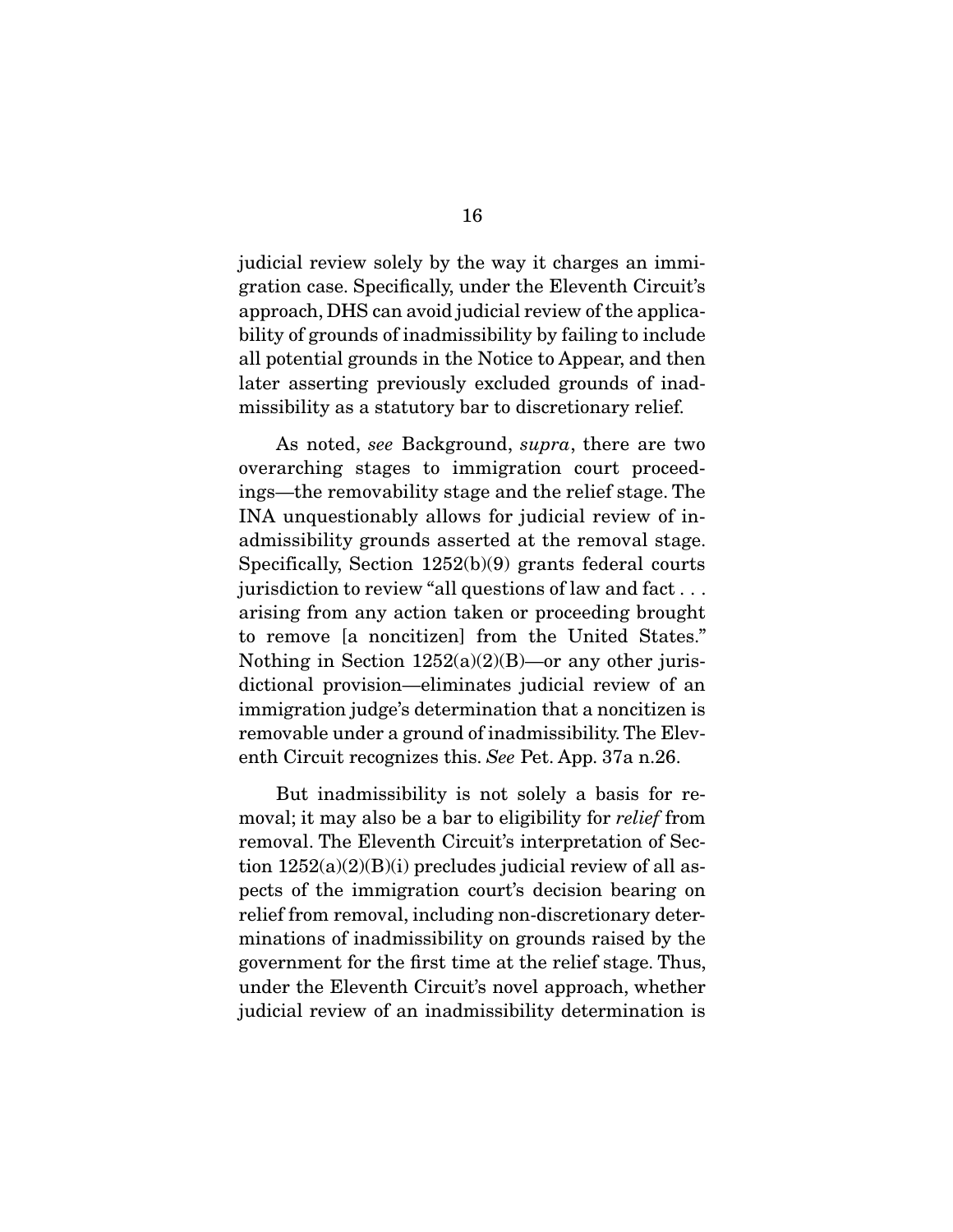available is wholly dependent on when during immigration court proceedings the government chooses to raise inadmissibility. If the government charges a noncitizen as removable based on a given inadmissibility ground, the immigration judge's finding that the noncitizen is inadmissible on that ground is subject to judicial review. But if the government chooses to raise the same inadmissibility ground only to defeat a noncitizen's claim of eligibility for relief, then the immigration judge's finding of inadmissibility on that ground is not subject to judicial review. In both scenarios, the immigration judge faces the same question whether the noncitizen is inadmissible based on the given ground—but that decision is either reviewable or insulated from review based solely on the government's timing.

 Mr. Patel's case captures precisely this unfairness. The entire Eleventh Circuit en banc court—both majority and dissent—agreed that, had the government charged Mr. Patel as removable because he was inadmissible under 8 U.S.C.  $\S 1182(a)(6)(C)(ii)$  for having falsely claimed to be a citizen, it is "indisputable" that the immigration judge's finding of inadmissibility would be reviewable under Section 1252(b)(9). See Pet. App. 75a (Martin, J., dissenting); id. at 37a n.26 (majority op.). But the government chose not to charge Mr. Patel as removable on the ground that he was inadmissible for falsely claiming citizenship. Instead, DHS charged Mr. Patel as removable only for being present without inspection (a charge Mr. Patel conceded). See 8 U.S.C. § 1182(a)(6)(A)(i); Pet. App. 3a. It was not until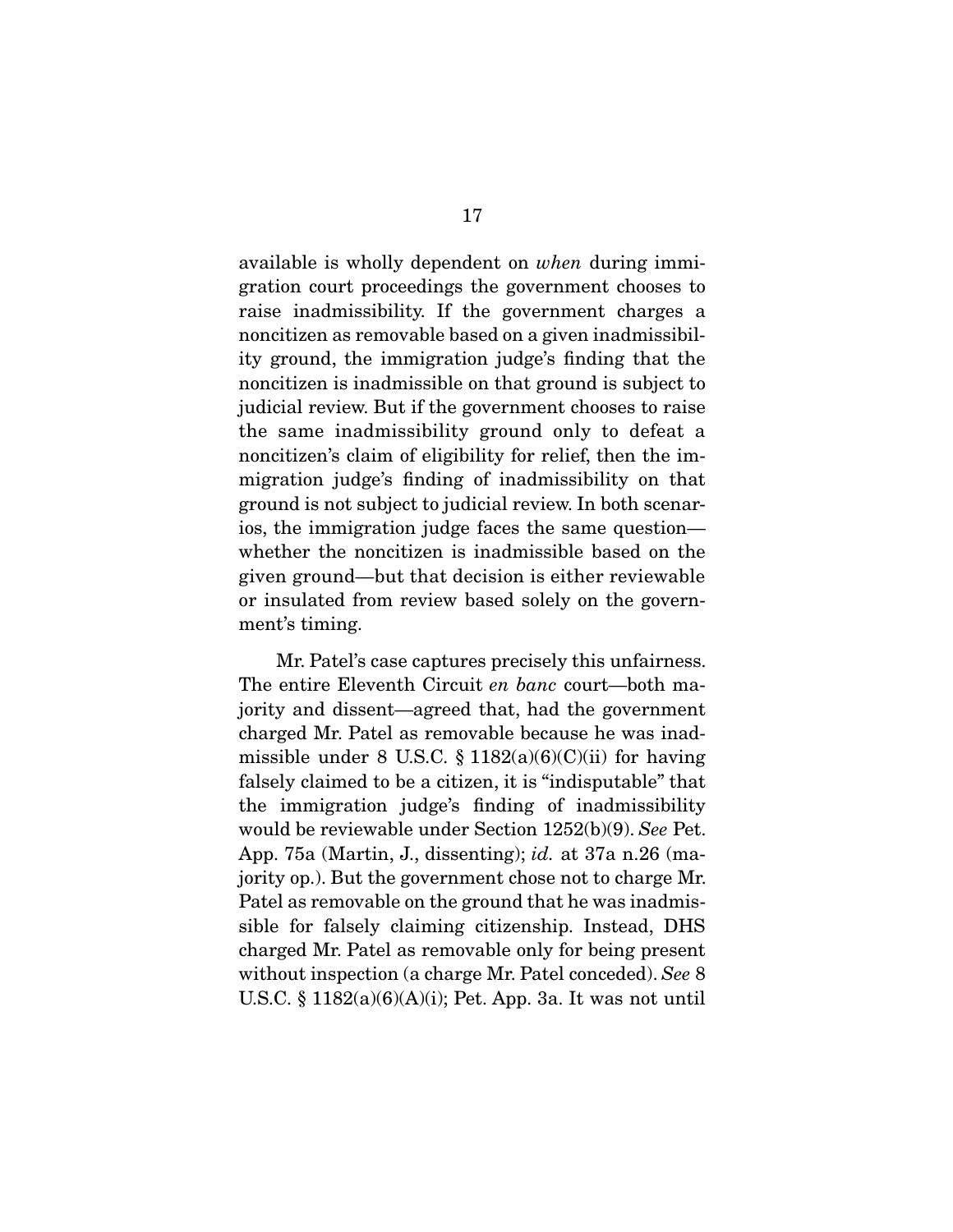Mr. Patel sought discretionary relief from removal by applying for adjustment of status under 8 U.S.C. § 1255(i) that the government asserted in Mr. Patel's removal proceeding that he was inadmissible under Section  $1182(a)(6)(C)(ii)$  for falsely claiming citizenship and thus ineligible for adjustment of status.

 Given that falsely claiming U.S. citizenship can operate as a bar to relief from removal, if the government had charged Mr. Patel with inadmissibility on that basis at the removal stage, Mr. Patel likely would not have conceded it. Rather, he could have contested the charge and, even under the Eleventh Circuit's approach, would have had the right to have any decision by the immigration judge on the issue reviewed by an Article III court. Instead, because the government did not raise falsely claiming U.S. citizenship as a basis for Mr. Patel's inadmissibility until after he moved for discretionary relief, the Eleventh Circuit held that the executive's determination of ineligibility on that basis could not be subject to judicial review. It so held even though the inquiry as to whether Mr. Patel falsely claimed to be a U.S. citizen for the purpose of obtaining a state benefit is the same at both the removability and relief stages.

 The immigration court itself recognized the government's charging decision in this case was a "problem," stating during Mr. Patel's hearing: "This is typically a removability issue. The Government says it doesn't want to charge it as a removability issue, but it's really the issue of the case. That's the only issue here. So we have to listen today to the evidence to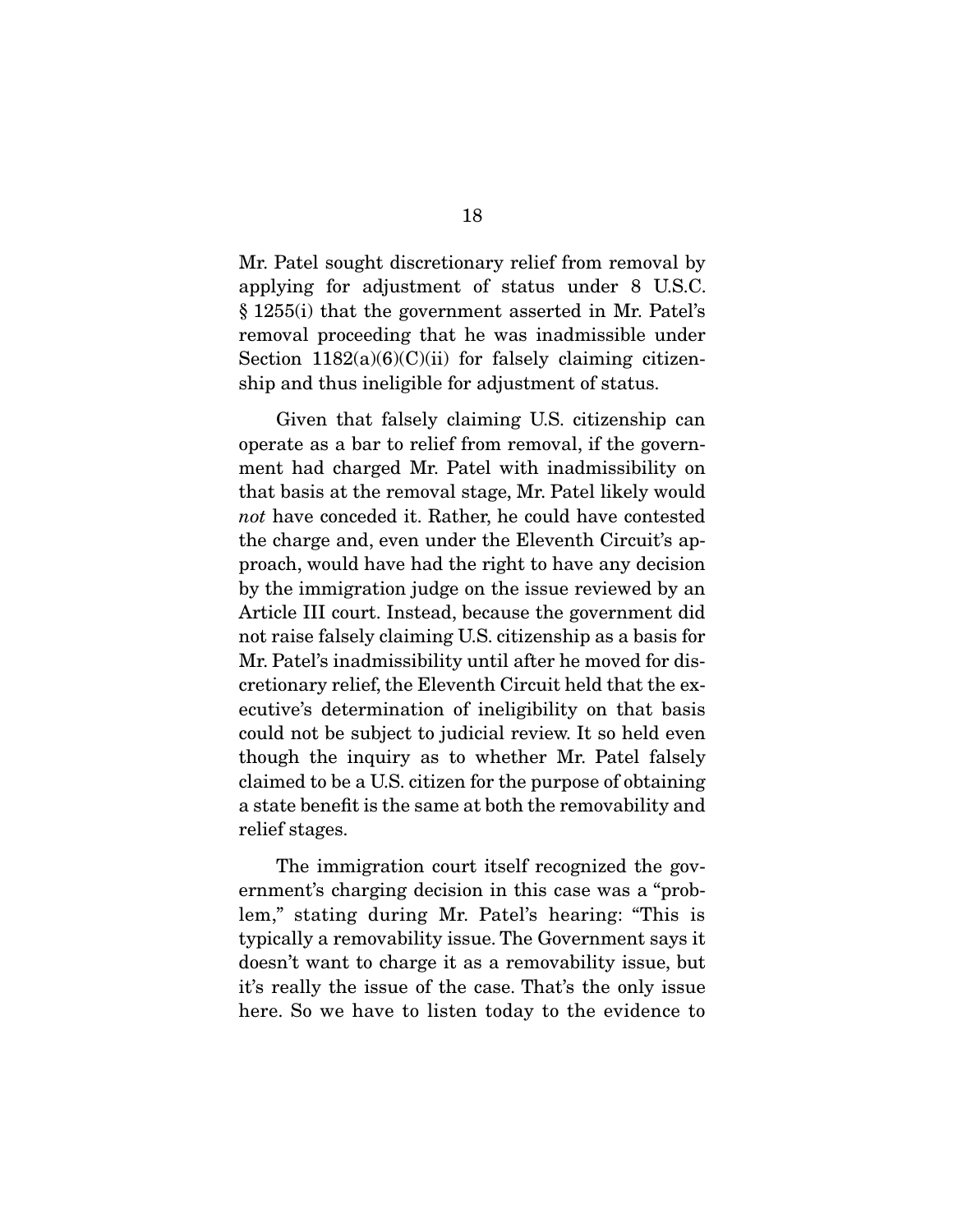determine whether the respondent made a false claim to citizenship. . . . That's what we have to do." Administrative Record ("AR") 207.

 Under the Eleventh Circuit's erroneous ruling, simply because of the timing of the government's inadmissibility argument, Mr. Patel was left unable to challenge in federal court the decision that will prevent him from ever qualifying for an immigrant visa to return to the United States, where he has lived, worked, and raised his family for nearly three decades.6 Were this rule allowed to stand, that arbitrary and unfair result could repeat itself in case after case. The government regularly declines to charge a ground of inadmissibility as a basis for removal, only to later raise it as a basis for denying discretionary relief. See, e.g., Barton v. Barr, 140 S. Ct. 1442, 1446 (2020) (government charged a noncitizen as removable based on state firearms and drug offenses that rendered him inadmissible, and then argued he was inadmissible and therefore ineligible for cancellation of removal based on different state aggravated assault offenses); Romero v.

<sup>&</sup>lt;sup>6</sup> The finding that Mr. Patel is inadmissible as having made a false claim to U.S. citizenship (based on checking the wrong box on a routine driver's license renewal) is among the most severe grounds of removability in the INA. See 8 U.S.C. § 1182(a)(6)(C)(ii). Although the INA grants the Attorney General and DHS Secretary discretion to waive the application of certain inadmissibility grounds, making a false claim to U.S. citizenship is not one of those grounds. See 8 U.S.C. § 1182(h). A finding of inadmissibility because a noncitizen made a false claim to U.S. citizenship is permanent and cannot be waived, much like a conviction for murder or drug trafficking. See 8 U.S.C. §§ 1182(a)(2)(A)(i), 1182(h), 1182(h)(2).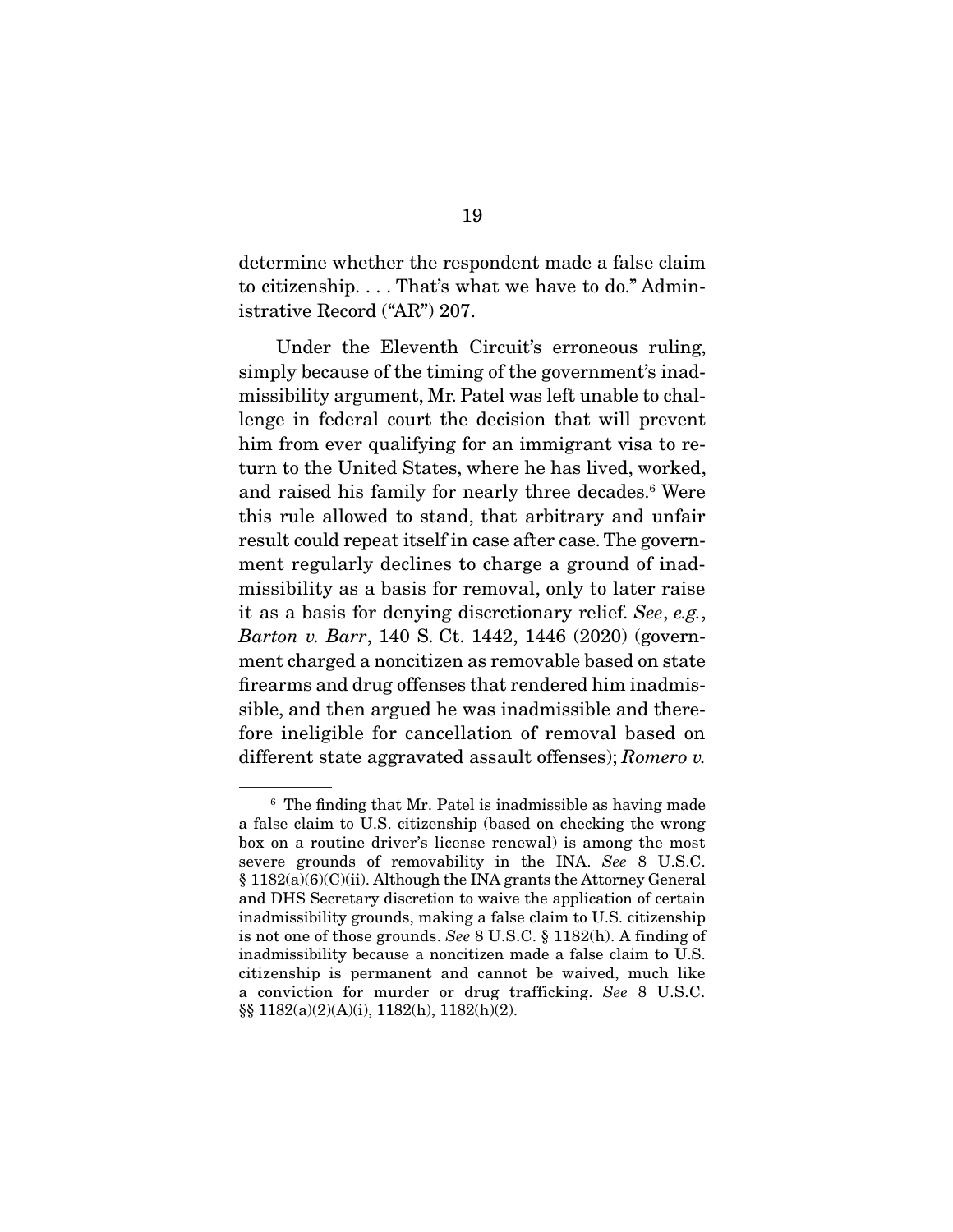Garland, 7 F.4th 838 (9th Cir. 2021) (per curiam) (government charged noncitizen as removable for unlawfully remaining in the United States, then argued he was ineligible for adjustment of status because he was inadmissible for having falsely claimed U.S. citizenship to obtain a benefit); Godfrey v. Lynch, 811 F.3d 1013, 1016-17 (8th Cir. 2016) (government charged noncitizen as removable for violating the terms of his student visa, then argued he was ineligible for adjustment of status because he was inadmissible for having falsely claimed U.S. citizenship to obtain a benefit). This Court should not allow—indeed, incentivize—the executive to insulate administrative decisions from judicial review.

### **II. The Eleventh Circuit's Interpretation Is Contrary to the Will of Congress and Improper Under** *Kucana v. Holder***.**

 Congress imposed a discrete set of restrictions on judicial review when it enacted the Illegal Immigrant Responsibility Act of 1996 ("IIRIRA"). See Reno v. American-Arab Anti-Discrimination Comm., 525 U.S. 471, 486 (1999); e.g., 8 U.S.C. §§ 1252(a)(2)(A)(i),  $1252(a)(2)(C)$ . Among them, Congress restricted the ability of Article III courts to review the ultimate discretionary agency judgments regarding certain applications for relief. See 8 U.S.C.  $\S$  1252(a)(2)(B)(i). At the same time, Congress preserved courts' jurisdiction to review both removability determinations and determinations of eligibility for discretionary relief. Nothing in Section  $1252(a)(2)(B)$  or any other provision of the INA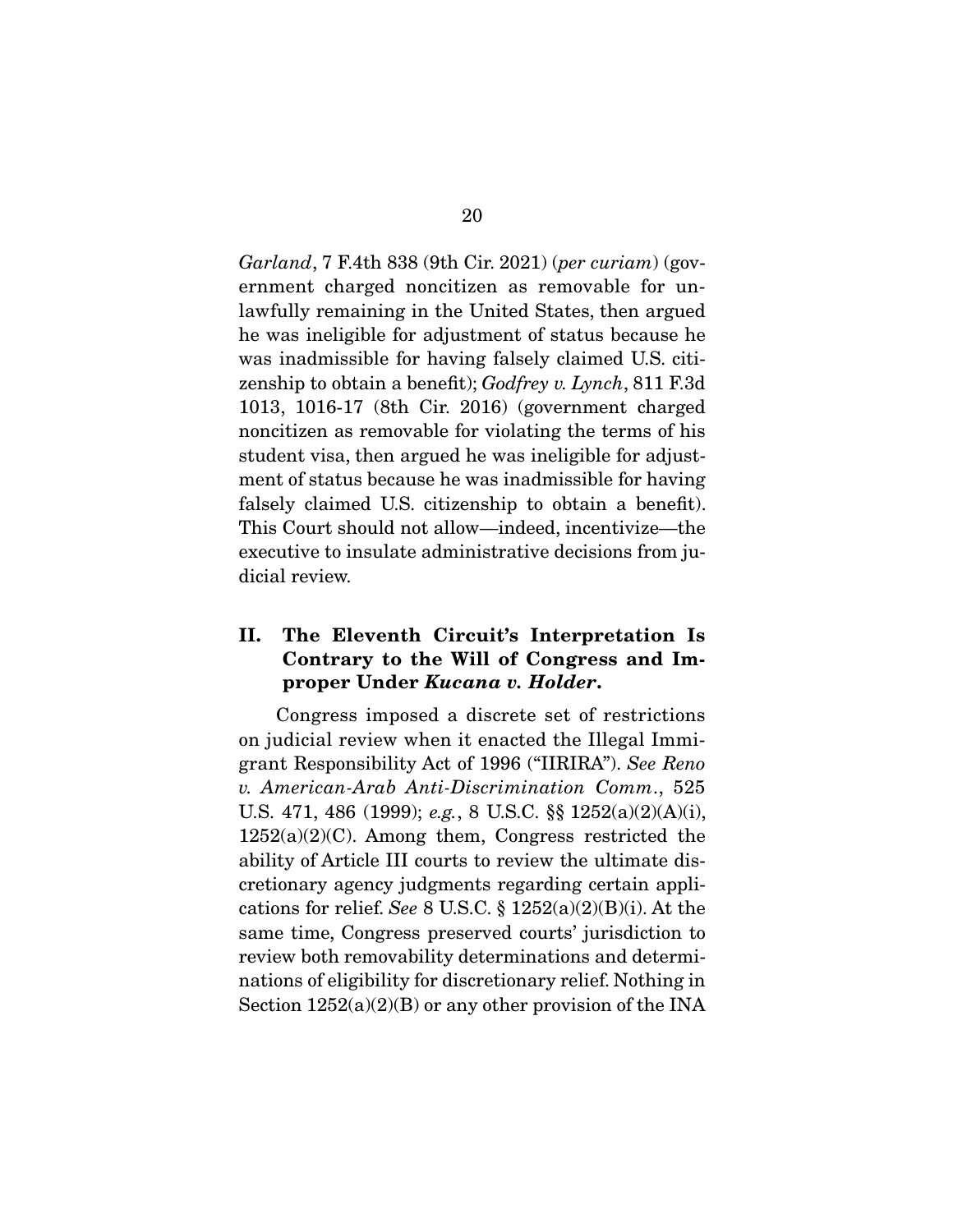restricts the ability of federal courts to review such determinations. See, e.g., Guerrero-Lasprilla v. Barr, 140 S. Ct. 1062, 1069 (2020) (recognizing the "strong presumption . . . that executive determinations generally are subject to judicial review" (quotation marks omitted)).

 It is no surprise that Congress would preserve jurisdiction over removability determinations. Findings of inadmissibility—whether they are made during the removability stage or the relief stage—often have harsh and enduring consequences, as exemplified by Mr. Patel's case. As a result, this Court has long recognized a "principle of construing any lingering ambiguities in deportation statutes in favor of the [noncitizen]." INS v. Cardoza-Fonseca, 480 U.S. 421, 449 (1987).

 The Eleventh Circuit's reading of Section  $1252(a)(2)(B)(i)$  subverts Congress's chosen scheme of judicial review by allowing the government to circumvent review that Congress sought to preserve—i.e., of bases of inadmissibility. That interpretation contravenes the "well-settled" and "strong presumption" of judicial review over executive determinations, which this Court has "consistently applied . . . to immigration statutes," including the very statute at issue here, 8 U.S.C. § 1252(a). Guerrero-Lasprilla, 140 S. Ct. at 1069-70 (quotation marks omitted). Indeed, the "presumption in favor of judicial review is so embedded in the law that it applies even when determining the scope of statutory provisions specifically designed to limit judicial review." Make the Rd. New York v. Wolf,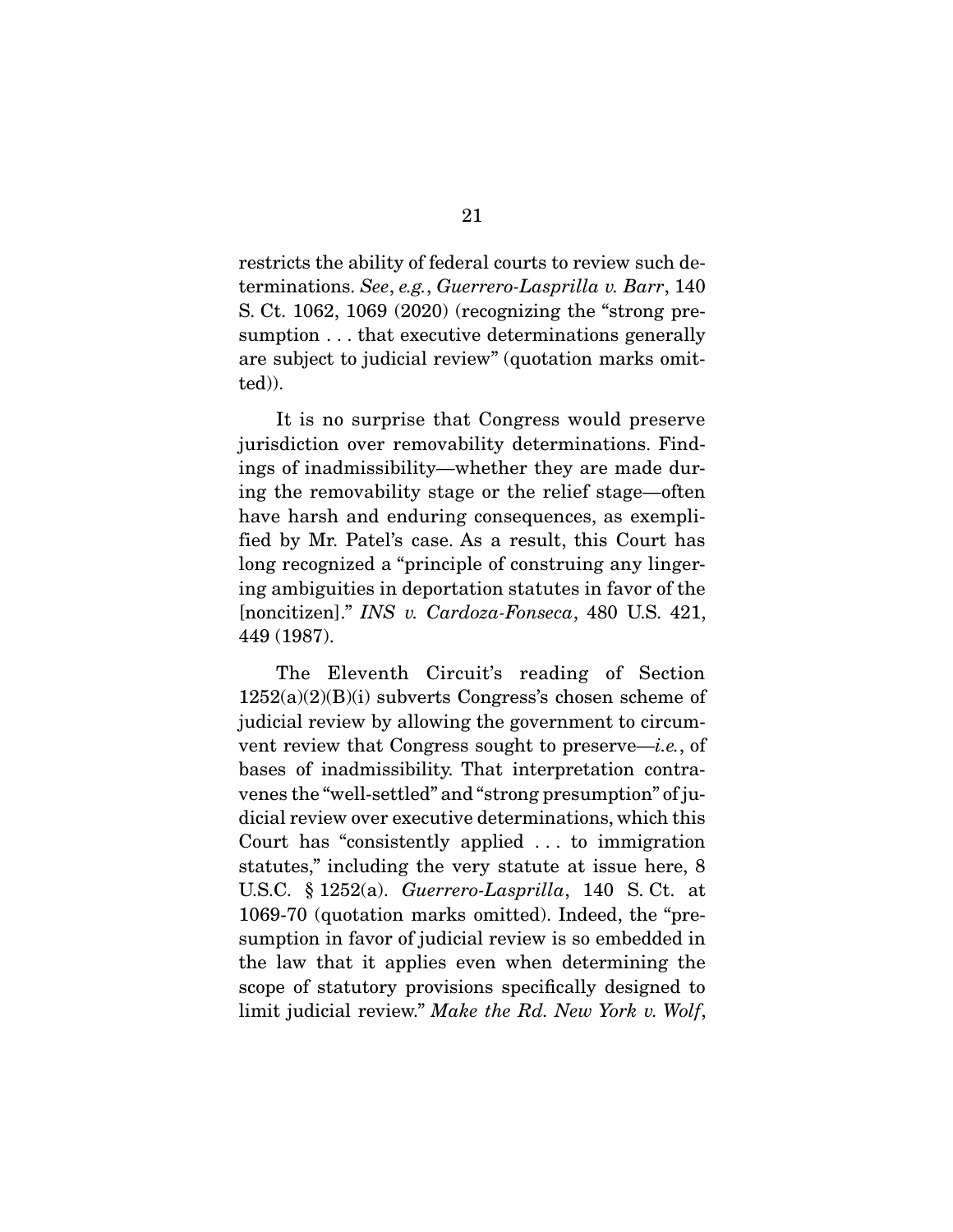962 F.3d 612, 624 (D.C. Cir. 2020); see also Shalala v. Illinois Council on Long Term Care, Inc., 529 U.S. 1, 43, 46 (2000) (THOMAS, J., concurring) (discussing the "longstanding canon that judicial review of executive action will not be cut off unless there is persuasive reason to believe that such was the purpose of Congress" and noting that the Court had applied the presumption in the immigration context, "notwithstanding the statute's express prohibition of judicial review" (quotation marks omitted)).7

 This Court has previously reversed decisions that purported to circumscribe judicial review over executive determinations in the absence of express congressional mandates. For example, in Kucana, 558 U.S. 233, this Court rejected an attempt to limit judicial review of decisions made discretionary by means other than a statute. *Kucana* considered the availability of judicial review over agency decisions denying motions to

<sup>7</sup> The Eleventh Circuit's interpretation also affords the executive a strategic litigation advantage in some cases that Congress did not intend it to have, distorting the balance that Congress struck. The INA expressly affords the executive certain strategic advantages through its charging decisions. For example, Congress provided that during the removability stage, the government bears the burden of proving deportation grounds by clear and convincing evidence, 8 U.S.C.  $\S$  1229a(c)(3)(A), but that during the relief stage, the noncitizen bears the burden of establishing that they satisfy "the applicable eligibility requirements," 8 U.S.C. § 1229a(c)(4)(A). Congress did not, however, permit the government to use its charging decisions to obtain the ultimate litigation advantage—escaping judicial review entirely.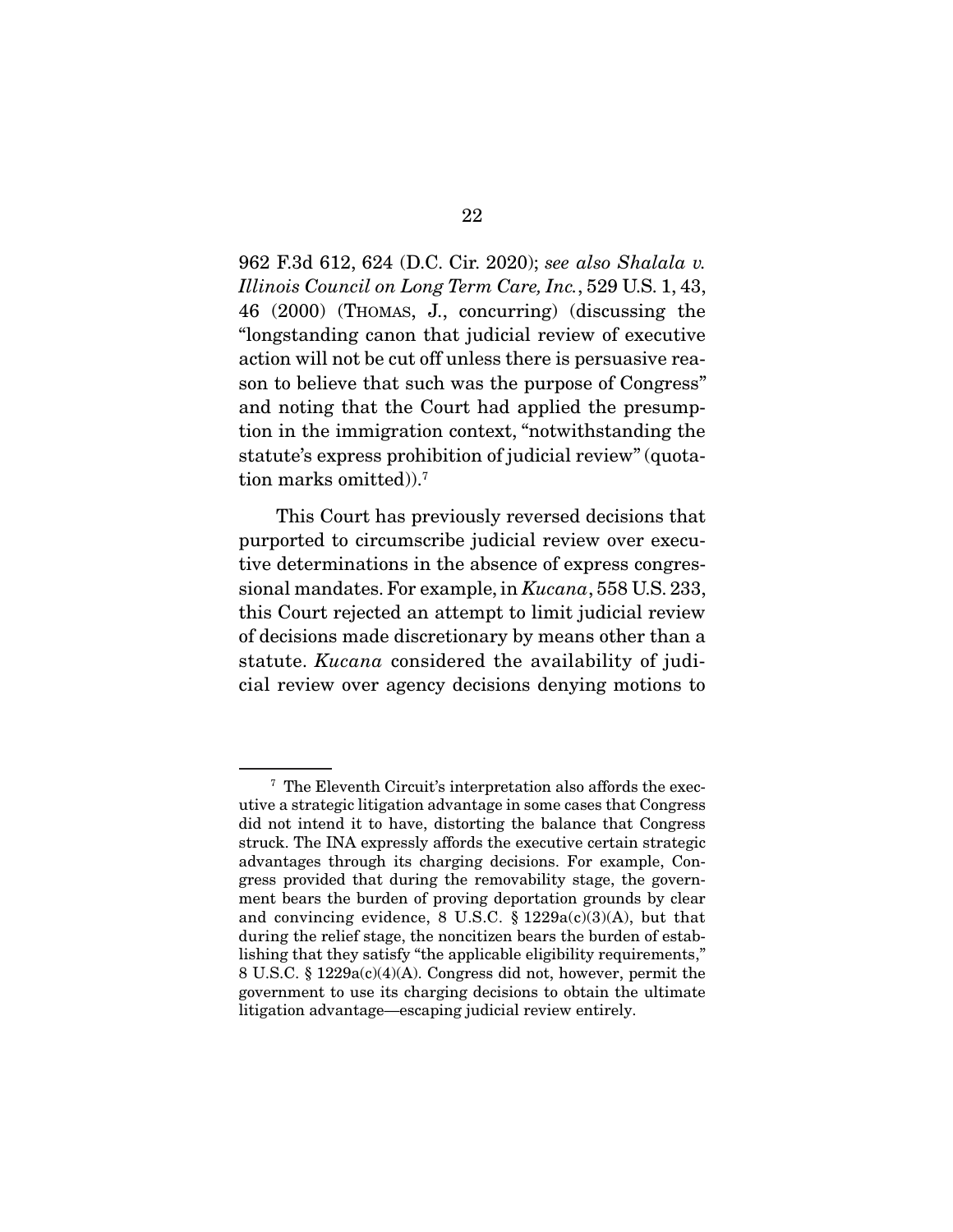reopen removal proceedings.<sup>8</sup> Id. at 242. Although the Attorney General had issued a regulation placing "[t]he decision to grant or deny a motion to reopen . . . within the discretion of the Board [of Immigration Appeals]," 8 C.F.R. § 1003.2(a), no statute specified that reopening decisions were within the agency's discretion. Nonetheless, the Seventh Circuit had held that it lacked jurisdiction to review the denial of a motion to reopen because Section  $1252(a)(2)(B)(ii)$ —the neighbor to the provision at issue in this case—removes jurisdiction over a decision of the Attorney General "the authority for which is specified under this subchapter to be in the discretion of the Attorney General." Kucana, 558 U.S. at 242 (quotation marks omitted).

 This Court unanimously reversed, holding, as the government conceded, that Section  $1252(a)(2)(B)(ii)$ precludes judicial review only of decisions made discretionary by statute, not by agency regulation. Kucana, 558 U.S. at 252-53. Kucana explained that "a paramount factor in the decision" was that, if the Seventh Circuit's view that Section  $1252(a)(2)(B)(ii)$  allowed the Attorney General to strip courts of jurisdiction via regulation had prevailed, "the Executive would have a free hand to shelter its own decisions from abuse-ofdiscretion appellate court review simply by issuing a regulation declaring those decisions 'discretionary." Id. at 252. "Such an extraordinary delegation of authority,"

<sup>8</sup> Motions to reopen do not themselves afford substantive relief but are "a form of procedural relief " that can be an important tool in enabling a noncitizen to apply for discretionary relief. Dada v. Mukasey, 554 U.S. 1, 12 (2008).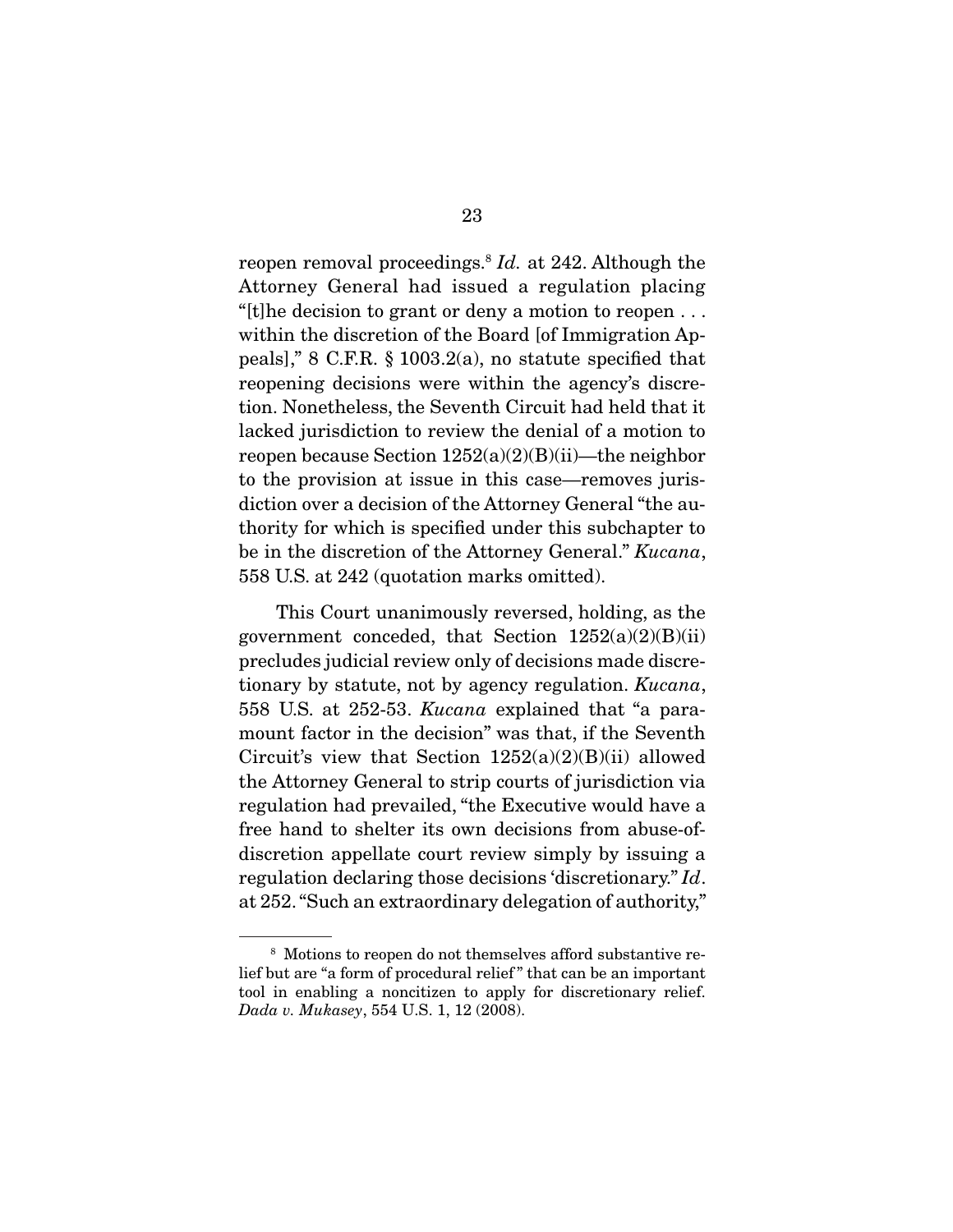this Court said, "cannot be extracted from the statute Congress enacted." Id. Rather, "Congress ensured that it, and only it, would limit the federal courts' jurisdiction." Id.

 The same fundamental statutory interpretation principles animating the reversal in Kucana demand reversal here. As Kucana provided, courts must construe statutes affecting jurisdiction "with precision and with fidelity to the terms by which Congress has expressed its wishes," and also must recognize that IIRIRA "did not delegate to the Executive authority to ... pare [] back judicial review." Id. at  $252-53$  (quotation marks omitted). Here, as Judge Martin similarly observed in her dissent, "[i]f Section 1252(a)(2)(B) does not permit the executive branch to insulate its decisions from review by regulation, surely it does not allow it to do the same through the exercise of its immigration charging discretion." Pet. App. 76a (Martin, J., dissenting). Yet the Eleventh Circuit's approach would "give[ ] precisely this extraordinary degree of authority to immigration officials." Id. at 77a. It therefore cannot stand.

**III. The Eleventh Circuit's Interpretation Subjects Noncitizens Facing Removal to an Unfair and Arbitrary Regime, Contrary to**  *Judulang v. Holder***.** 

 The Eleventh Circuit's decision is further at odds with this Court's precedent because it creates a deeply unfair and arbitrary regime governing access to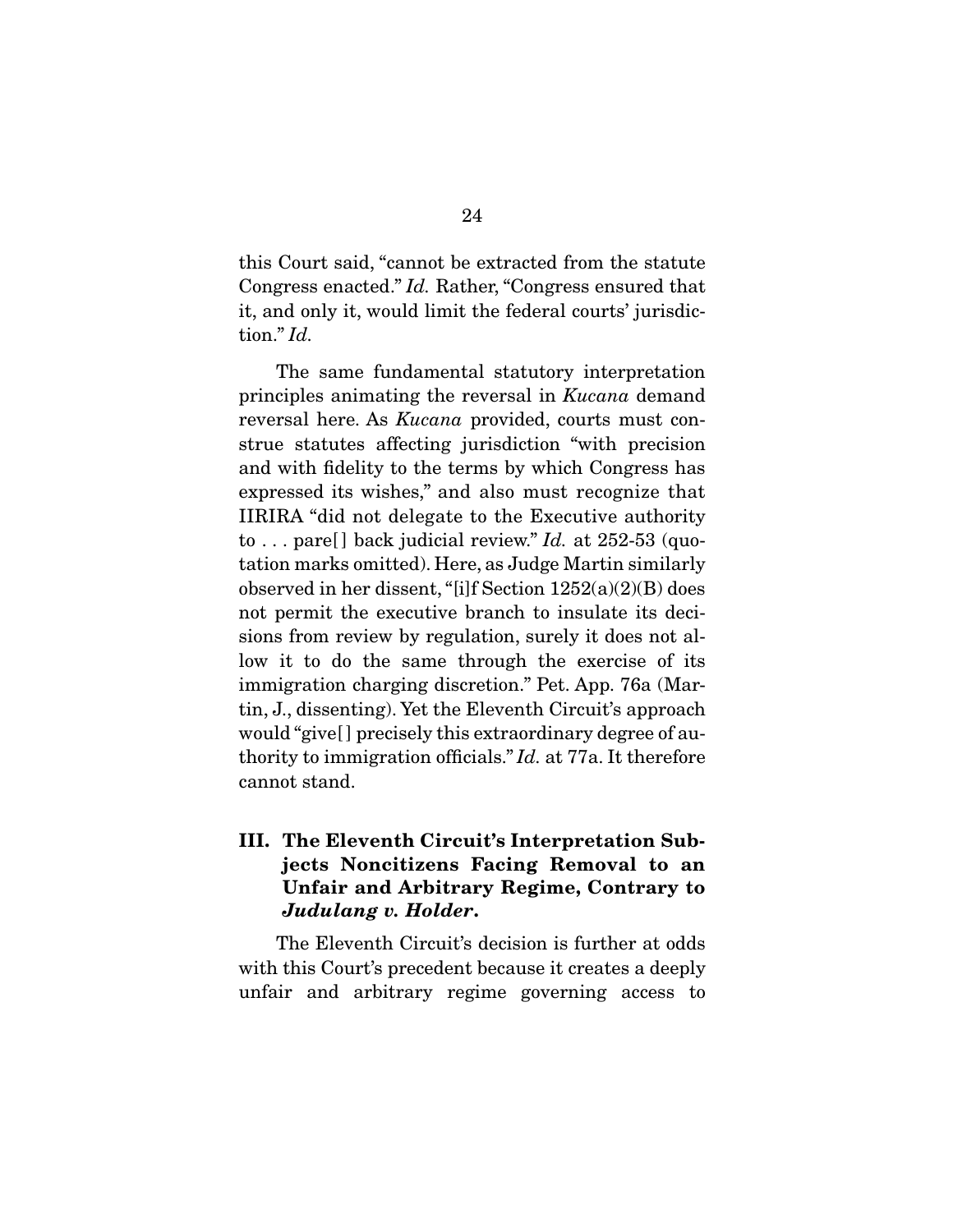immigration relief. This Court has specifically disapproved of leaving eligibility for immigration relief to "the fortuity of an individual official's decision" with respect to charge. Judulang, 565 U.S. at 58. But that is exactly what the Eleventh Circuit's construction of Section  $1252(a)(2)(B)(i)$  would do—render judicial review dependent on the executive's charging decision.

 In Judulang, this Court held that a Board of Immigration Appeals "comparable grounds" rule governing eligibility for a form of discretionary relief referred to as "Section  $212(c)$  relief" was arbitrary and capricious under the Administrative Procedure Act. Id. at 45. Section 212(c) created a form of discretionary relief for certain noncitizens facing exclusion (a pre-1996 process used for noncitizens seeking entry to the United States).9 See 8 U.S.C. § 1182(c) (1994). Noncitizens who were excludable on one of two specific exclusion grounds were not eligible. Id. By its terms, Section 212(c) relief did not apply to noncitizens being deported (a pre-1996 process for noncitizens already admitted to the United States), but because that created some "peculiar asymmetr[ies]," the BIA

<sup>&</sup>lt;sup>9</sup> As noted, *see supra* note 2, inadmissibility (previously called excludability, or exclusion from admission, which applies to noncitizens seeking entry) and deportability (which applies to noncitizens previously admitted) are the two bases for removal from the United States. Judulang, 565 U.S. at 45. Prior to 1996, noncitizens seeking entry were placed in exclusion proceedings, and noncitizens already here were placed in deportation proceedings. Id. at 45-46. But since IIRIRA's enactment in 1996, the government "has used a unified procedure, known as a 'removal proceeding,'" whether the noncitizen is charged with being inadmissible or being deportable. Id. at 46.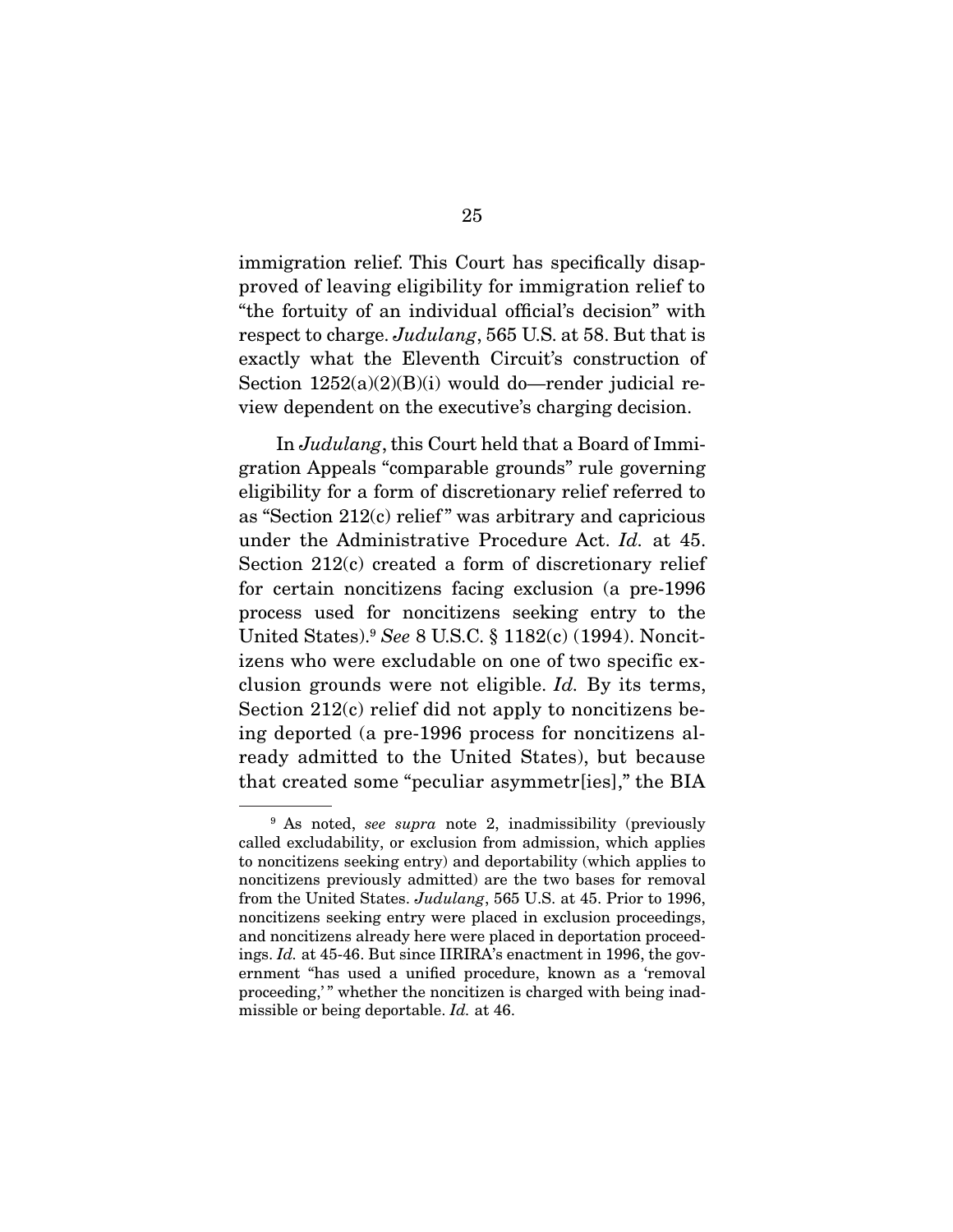adopted a policy allowing the Attorney General to grant Section 212(c) relief to noncitizens facing exclusion and deportation alike. Id. at 47-48.

 The statutory scheme made applying Section 212(c)'s eligibility criteria to noncitizens charged as deportable a complicated process. The list of grounds rendering a noncitizen excludable (what is now called inadmissible) did not fully overlap with the list of grounds rendering a noncitizen deportable. To address that situation, the BIA created the "comparablegrounds" approach. Instead of asking whether the specific offense that rendered the noncitizen deportable fell within a statutory ground for exclusion, the comparable-grounds rule considered whether the more general ground for deportation charged in a case consisted of a set of offenses 'substantially equivalent' to the set of offenses making up an exclusion ground[ ]." Id. at 49-50. If so, the noncitizen could be eligible for Section 212(c) relief. But "if the deportation ground charged cover[ed] significantly different or more or fewer offenses than any exclusion ground," the noncitizen was not eligible, "even if the particular offense committed by the [noncitizen]" that made them deportable would also have made them excludable and eligible for Section 212(c) relief. Id.

 In Judulang, this Court unanimously concluded that the BIA's comparable-grounds approach to determining eligibility for Section 212(c) relief "flunked" the arbitrary and capricious test.  $Id.$  at 53. Among other problems, "the outcome of the Board's comparable-grounds analysis itself may rest on the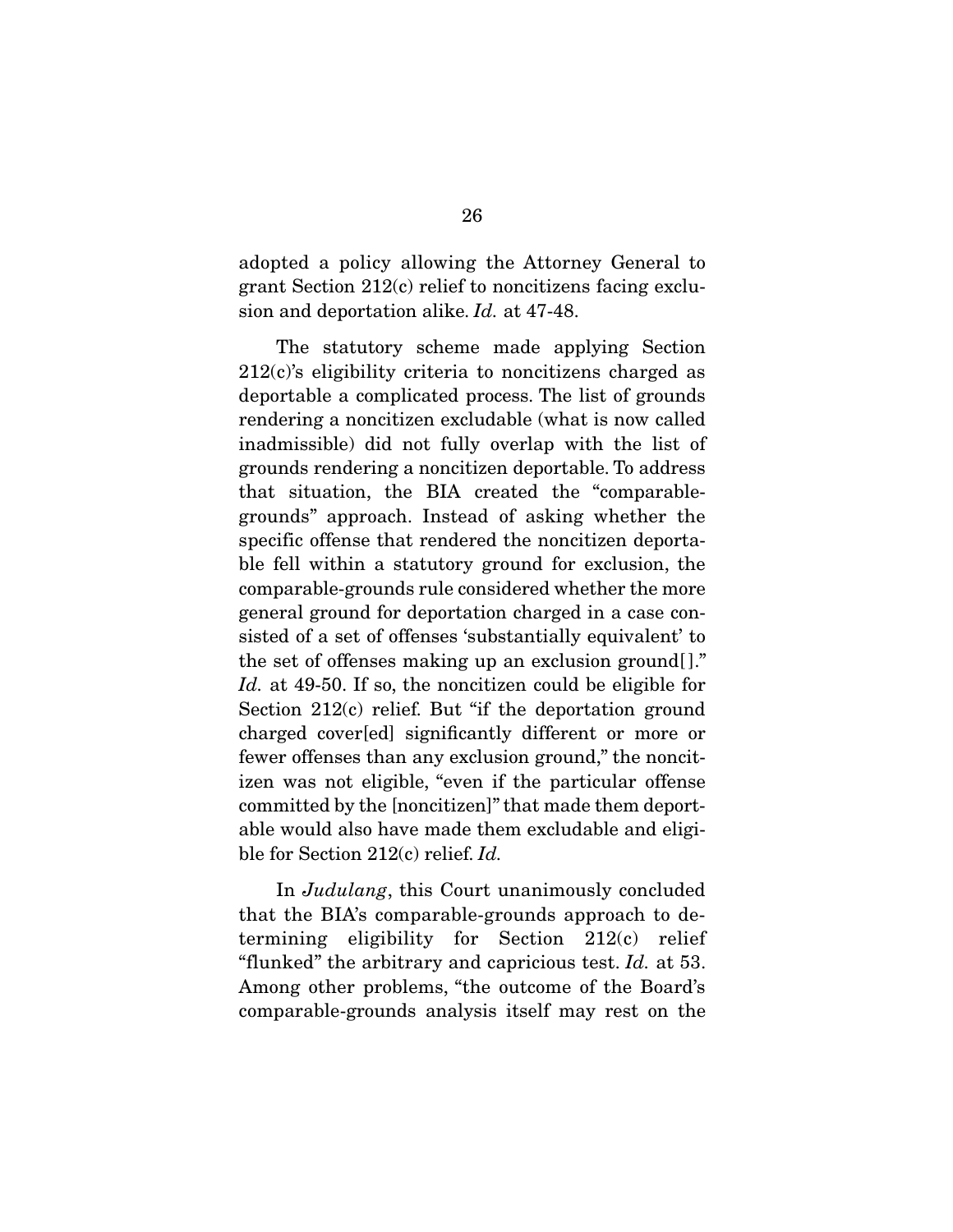happenstance of an immigration official's charging decision." Id. at 57. As the Court explained, "[t]his problem arises because [a noncitizen]'s prior conviction may fall within a number of deportation grounds, only one of which corresponds to an exclusion ground." Id. To illustrate, it proposed the following example involving a noncitizen who entered the United States in 1984 and committed voluntary manslaughter in 1988. Id. at 57-58. If that person was charged as deportable with an "aggravated felony" involving a "crime of violence," as Mr. Judulang was, they could not seek Section 212(c) relief because there would be no comparable exclusion ground. Id. at 58 (quoting 8 U.S.C. §§ 1101(a)(43)(F), 1227(a)(2)(A)(iii)). But if the noncitizen instead was charged with " 'a crime involving moral turpitude committed within five years after the date of admission," they "could apply for relief, because the ground corresponds to the 'moral turpitude' ground used in exclusion cases." Id. (quoting 8 U.S.C.  $§ 1227(a)(2)(A)(i)(I)).$  Under the comparable-grounds rule, then, "everything hangs on the charge." Id. (emphasis added). So too here. On the Eleventh Circuit's interpretation, judicial review of an inadmissibility determination turns wholly on the charging decision. That is contrary to *Judulang*.

Judulang further explained that hinging the availability of relief on the "happenstance" of a charging decision was especially problematic because "the Government has provided no reason to think that immigration officials must adhere to any set scheme in deciding what charges to bring, or that those officials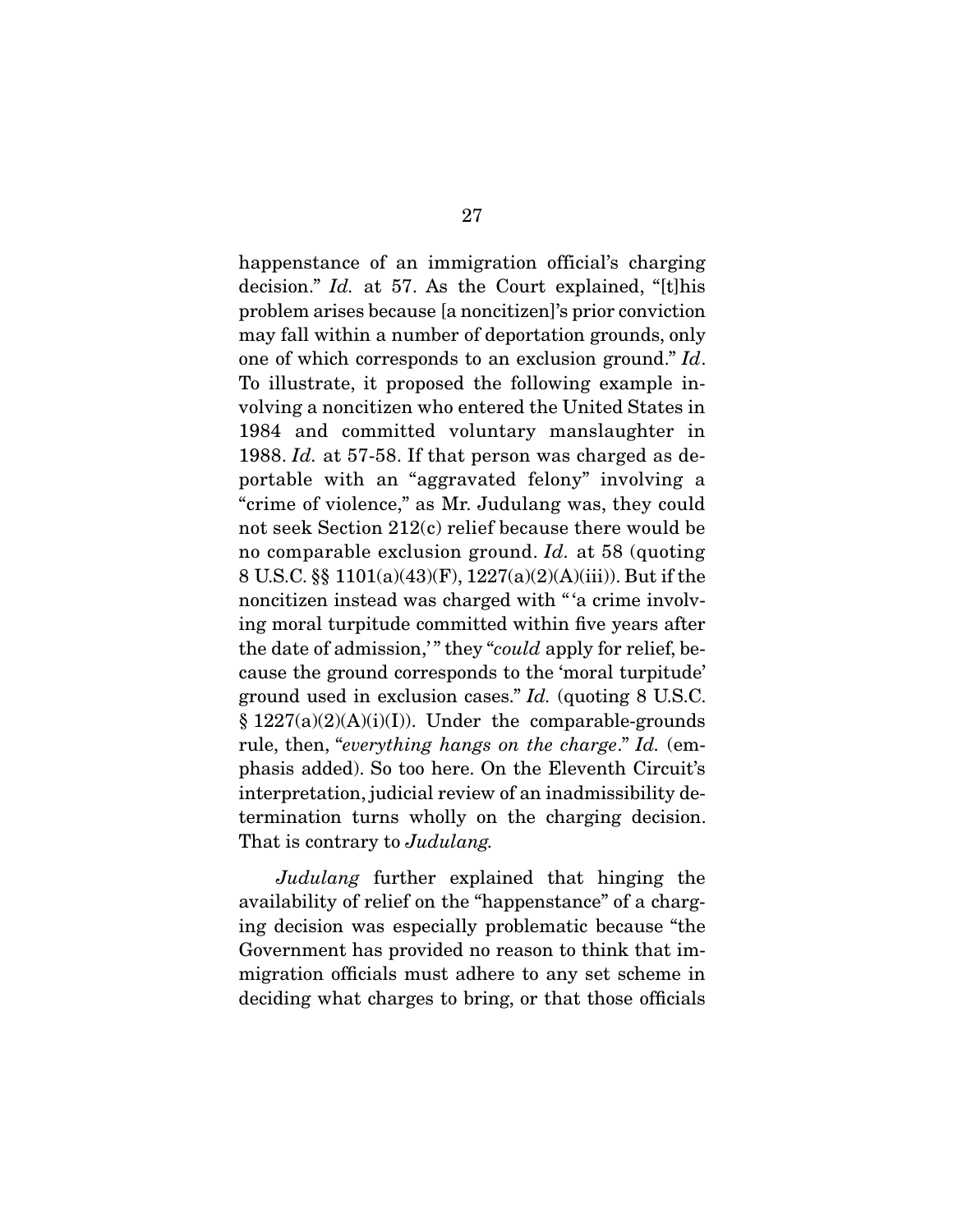are exercising their charging discretion with  $\S 212(c)$ in mind." Id. Without any such scheme, "everything hangs on the fortuity of an individual official's decision. [A noncitizen] appearing before one official may suffer deportation; an identically situated [noncitizen] appearing before another may gain the right to stay in this country." Id. (cleaned up, emphasis added).

 The same infirmities exist with the Eleventh Circuit's rule here. No set scheme dictates which grounds of inadmissibility the government will charge in the Notice to Appear and which will be raised as bars to eligibility for relief. In Mr. Patel's case, for example, the government could not explain to the immigration judge why it did not formally charge Mr. Patel as removable based on inadmissibility for falsely claiming U.S. citizenship. When asked, the government simply said, "I don't know." AR192. It does not matter whether the government's charging decisions are arbitrary "happenstance" or intentional efforts to insulate removability determinations from judicial review by raising them only in the context of discretionary relief. Conditioning judicial review entirely on the fortuity of the government's charging decision is impermissibly arbitrary and unfair.

 As this Court has repeatedly warned, removal decisions "cannot be made a 'sport of chance.' " Judulang, 565 U.S. at 59 (quoting Di Pasquale v. Karnuth, 158 F.2d 878, 879 (2d Cir. 1947)). "In a foundational deportation case," this Court "recognized the high stakes for [a noncitizen] who has long resided in this country, and reversed an agency decision that would 'make his right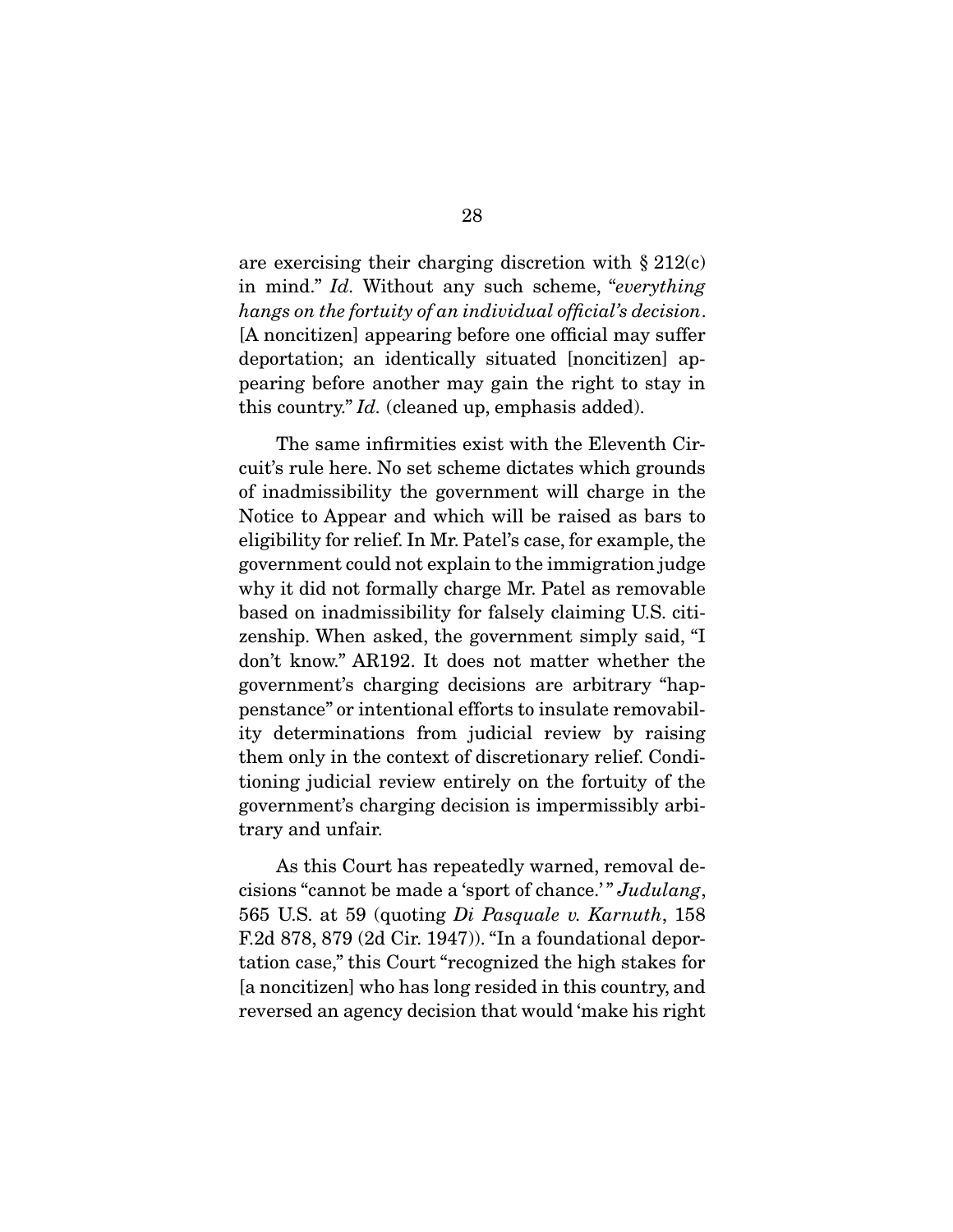to remain here dependent on circumstances so fortuitous and capricious.'"  $Id.$  at 58 (quoting Delgadillo v. Carmichael, 332 U.S. 388, 391 (1947)). Accordingly, there is a "longstanding principle of construing any lingering ambiguities in deportation statutes in favor of the [noncitizen]." Cardoza-Fonseca, 480 U.S. at 449.

 The result of the Eleventh Circuit's interpretation of Section  $1252(a)(2)(B)(i)$  is similarly arbitrary to the comparable-grounds rule rejected in Judulang: it grants the government the unilateral power to determine whether a life-changing inadmissibility determination is subject to judicial review simply by virtue of the timing of the government's argument. The government itself acknowledges this is not the correct result. See U.S. Br. 15.

\* \* \*

Section  $1252(a)(2)(B)(i)$  embodies Congress's intent that ultimate determinations of whether to grant discretionary relief from removal are immune from judicial review. There is no evidence that Congress intended Section  $1252(a)(2)(B)(i)$  to grant immigration officials the extraordinary power to eliminate judicial review of threshold eligibility determinations through their charging decisions. Nor is there any evidence that Congress intended to create the fundamentally unfair and arbitrary system governing access to immigration relief that would arise under the Eleventh Circuit's approach. This Court should reject the Eleventh Circuit's erroneous construction of Section  $1252(a)(2)(B)(i)$ , and